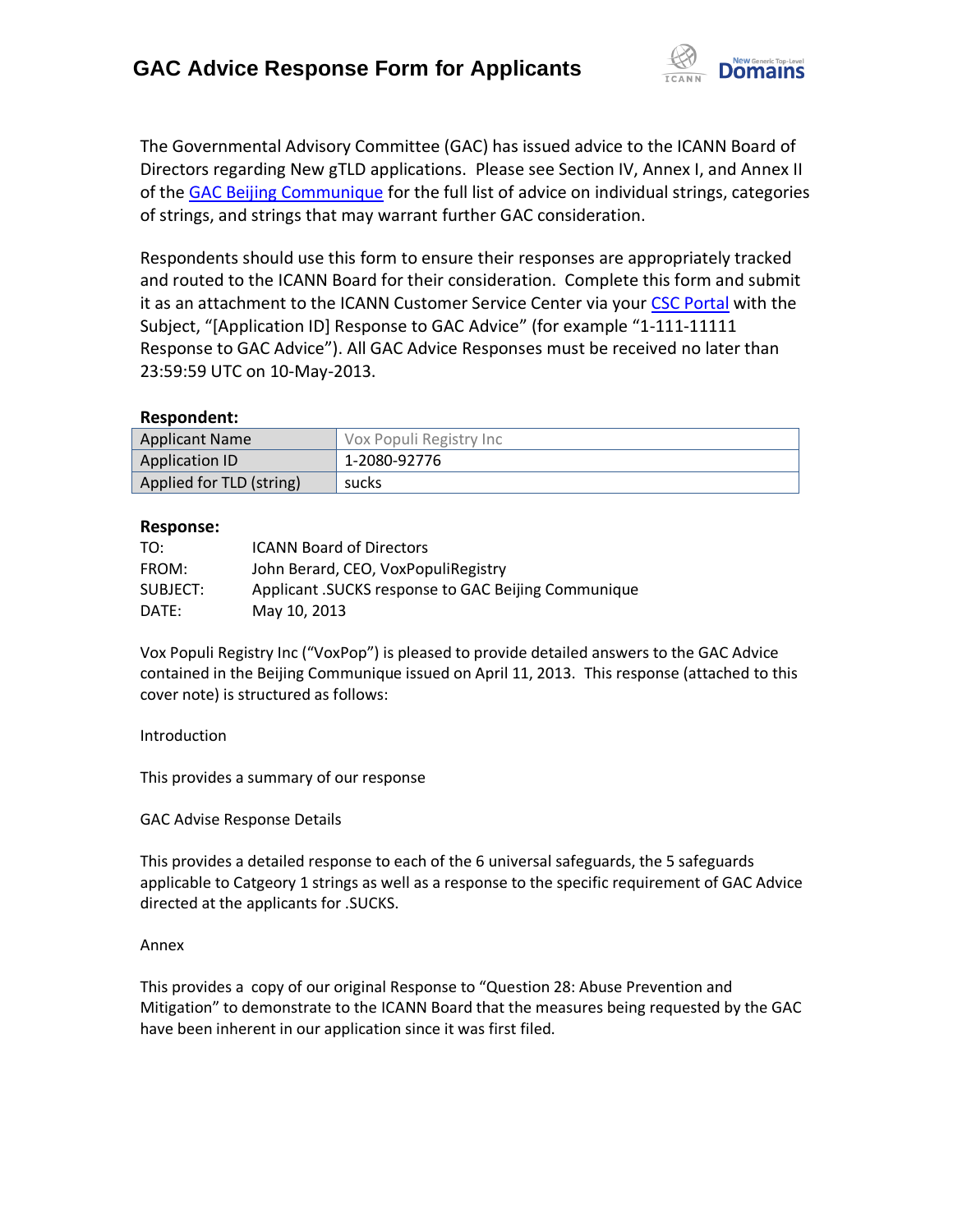

It is this last point that is most important to VoxPop. This is now the third time that competing applicants will be given the opportunity to do the right thing which we saw as our responsibility at the start.

As the ICANN Board reviews our submission it will be clear that our application anticipated GAC requirements. We also expect that the ICANN Board will determine that the initial submission (and subsequent PIC submission) of the competing applications for .SUCKS do not and therefore should be disallowed under the rules of adherence to GAC Advice.

Regards John Berard CEO, Vox Populi Registry

Vox Populi Registry, Inc. response to GAC Advice contained in the Beijing Communique May 19, 2013

• Introduction

Vox Populi Registry Inc ("VoxPop") is pleased to provide detailed answers to the GAC Advice requirements as requested in the GAC Beijing Communique, particularly as relates to the stringspecific need to have a policy in place to address Cyber Bullying.

We include citations from our initial application for clarity and to demonstrate that it has been VoxPop's intention from the very beginning to operate .SUCKS with integrity, respect for the security and stability of the internet and with a view to providing a platform free of parking pages, pornography and any form of Cyber Bullying.

It is important to note that the VoxPop application is the ONLY application for .SUCKS to have had policies in place that specifically address the concerns detailed in the GAC Communique from our original submission. The competing applications for .SUCKS on the other hand, have not articulated any policy related to Cyber Bullying in any of their submissions.

It is also important to note that when the opportunity to offer a Public Interest Commitment arose, the other .SUCKS applicants did not act. Despite the issuance of GAC Early Warnings referencing Cyber Bullying, competing .SUCKS applications continued to remain silent in their intent to establish policies against Cyber Bullying.

On this basis alone, the ICANN Board should exercise it's right to reject the non-compliant competing applications for .SUCKS in favour of award to Vox Populi Registry on the simple basis that the competing applications have not addressed the GAC Communique and have ignored GAC Advice. Furthermore, to allow our competitors to make such a material change to their application at this stage of the process would be anti-competitive and would violate the intellectual property rights of our application, established by our original submission.

The remainder of this document provides a more detailed response to each of the GAC Communique concerns. VoxPop is confident the ICANN Board will evaluate our submission and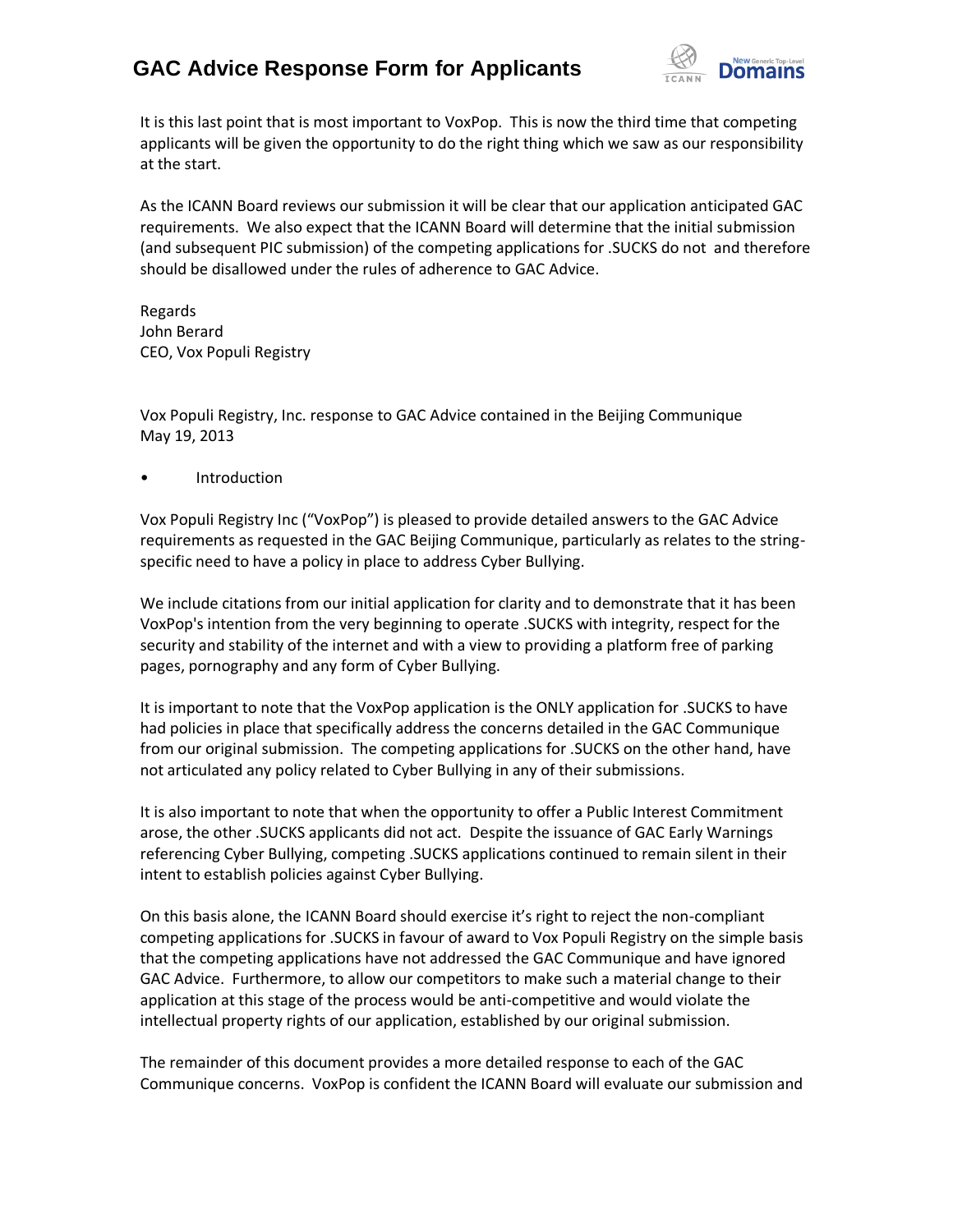

concur that we meet and exceed the GAC requirements and we therefore look forward to moving ahead in the evaluation process.

GAC Advice Response Details

With regards to the specific advice provided in the GAC Communique, the GAC first highlighted "six safeguards that should apply to all new gTLDs and be subject to contractual oversight".

1. The first safeguard is "WHOIS verification and checks"

A key part of enforcing legal behavior is deploying a WhoIs database that is accurate and accessible. Of course we will implement all elements of the new pending registry agreement (including adherence to the WHOIS ACCURACY PROGRAM SPECIFICATION and more general WHOIS SPECIFICATION), but it is our intention to mandate an even higher verification standard, with a focus on multiple elements, not just one or two.

In this way, should there be a question of performance in accordance with registry policies or local laws we can quickly connect legitimate inquiries to the registrant. As stated in our application, we seek to lead by example. Privacy and transparency are not mutually exclusive values; each is totally appropriate. So, too is accountability.

Our original response (Ref: 4.2.9 Promoting WhoIs Accuracy) provides the full detail of how we intend to achieve the goals of the current WHOIS specification. That response is provided here for clarity.

---start of original reponse snippet on WHOIS Accuracy

## "4.2.9 Promoting WhoIs Accuracy

Inaccurate WhoIs information significantly hampers the ability to enforce policies in relation to abuse in the TLD by allowing the registrant to remain anonymous. In addition, LEAs rely on the integrity and accuracy of WhoIs information in their investigative processes to identify and locate wrongdoers. In recognition of this, we will implement a range of measures to promote the accuracy of WhoIs information in our TLD including:

– Random monthly audits: registrants of randomly selected domain names are contacted by telephone using the provided WhoIs information by a member of the ARI Abuse and Compliance Team in order to verify all WhoIs information. Where the registrant is not contactable by telephone, alternative contact details (email, postal address) will be used to contact the registrant, who must then provide a contact number that is verified by the member of the ARI Policy Compliance team. In the event that the registrant is not able to be contacted by any of the methods provided in WhoIs, the domain name will be cancelled following five contact attempts or one month after the initial contact attempt (based on the premise that a failure to respond is indicative of inaccurate WhoIs information and is grounds for terminating the registration agreement).

– Semi-annual audits: to identify incomplete WhoIs information. Registrants will be contacted using provided WhoIs information and requested to provide missing information. In the event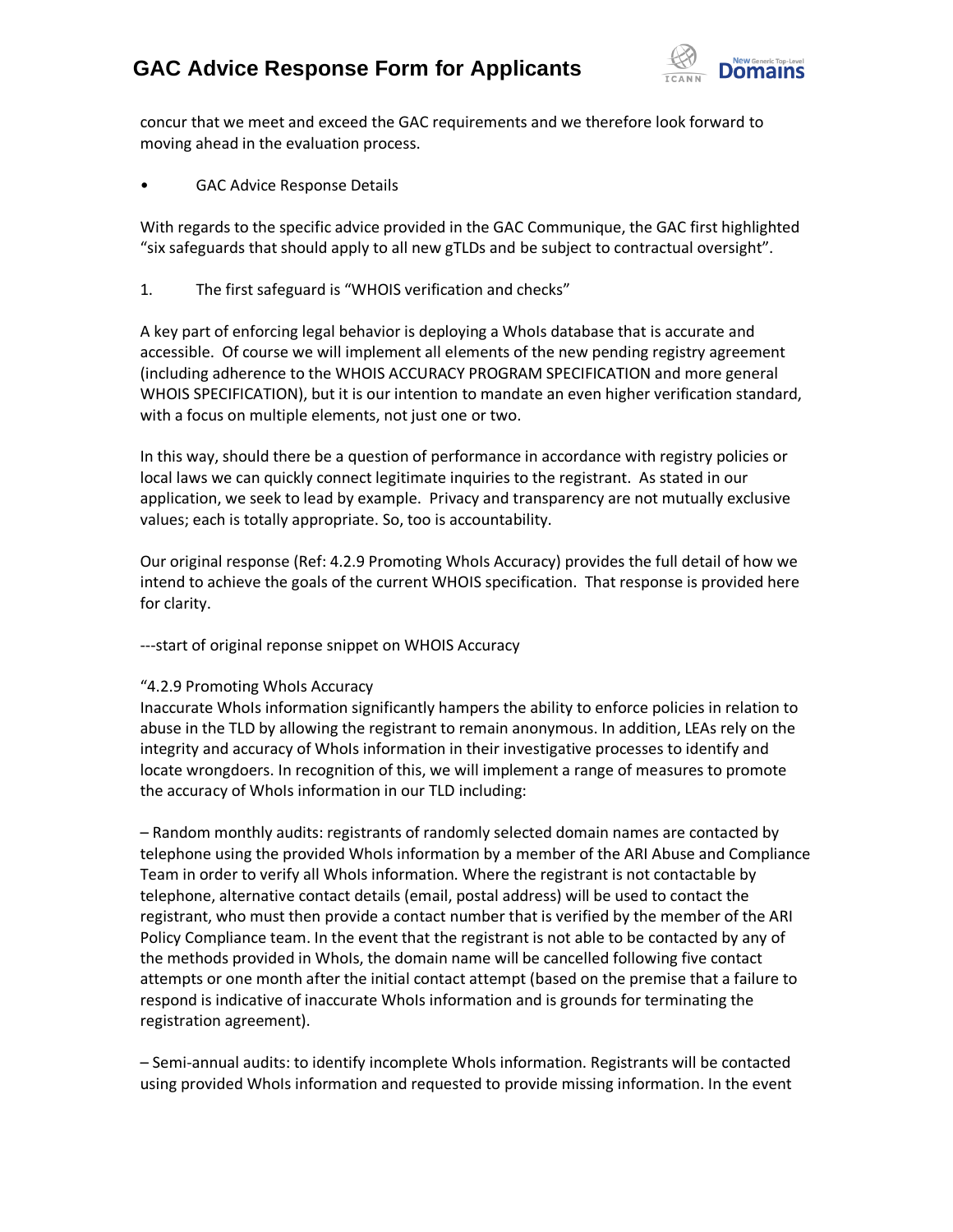

that the registrant fails to provide missing information as requested, the domain name will be cancelled following five contact attempts or one month after the initial contact attempt.

– Email reminders: to update WhoIs information to be sent to registrants every 6 months.

– Reporting system: a web-based submission service for reporting WhoIs accuracy issues available on the Abuse page of our registry website.

– Analysis of registry data: to identify patterns and correlations indicative of inaccurate WhoIs (eg repetitive use of fraudulent details).

Registrants will continually be made aware, through the registry website and email reminders, of their responsibility to provide and maintain accurate WhoIs information and the ramifications of a failure to do so or respond to requests to do so, including termination of the Registration Agreement.

The measures to promote WhoIs accuracy described above strike a balance between the need to maintain the integrity of the WhoIs service, which facilitates the identification of those taking part in illegal or fraudulent behaviour, and the operating practices of the registry operator and Registrars, which aim to offer domain names to registrants in an efficient and timely manner. Awareness by registrants that we will actively take steps to maintain the accuracy of WhoIs information mitigates the potential for abuse in the TLD by discouraging abusive behaviour given that registrants may be identified, located and held liable for all actions in relation to their domain name."

---end of original reponse snippet on WHOIS Accuracy

We also acknowledge the work being undertaken by the Expert Working Group on gTLD Directory Services that will define future requirements for the delivery of WHOIS services. As this work will ultimately feed into a Board-initiated GNSO Policy Development Process (PDP) to serve as a foundation for the GNSO's creation of new consensus policies and requisite contract changes, this is the more appropriate mechanism for addressing the GAC Advice on this issue. Naturally, VoxPop will adopt the requirements which ensue from this important work with the understanding that such outcome will be enforced on successful new gTLD applicants through the Registry Agreement.

## 2. For Safeguards 2,4,5 and 6

With regard to the subsequent safeguards ("Safeguard 3. Security checks" will be dealt with separately below), our original response to Question 28 (Abuse Prevention and Mitigation) in our application, anticipated the GAC Communique.

We would point out that existing ICANN policy provides a more general and broader scope than requested by the GAC. As articulated in our original application, VoxPop, with the services of our registry services provider, ARI (AusRegistry International), has fully adopted the definition of abuse developed by the Registration Abuse Policies Working Group (Registration Abuse Policies Working Group Final Report 2010, at http:⁄⁄gnso.icann.org⁄issues⁄rap⁄rap-wg-final-report-29may10-en.pdf).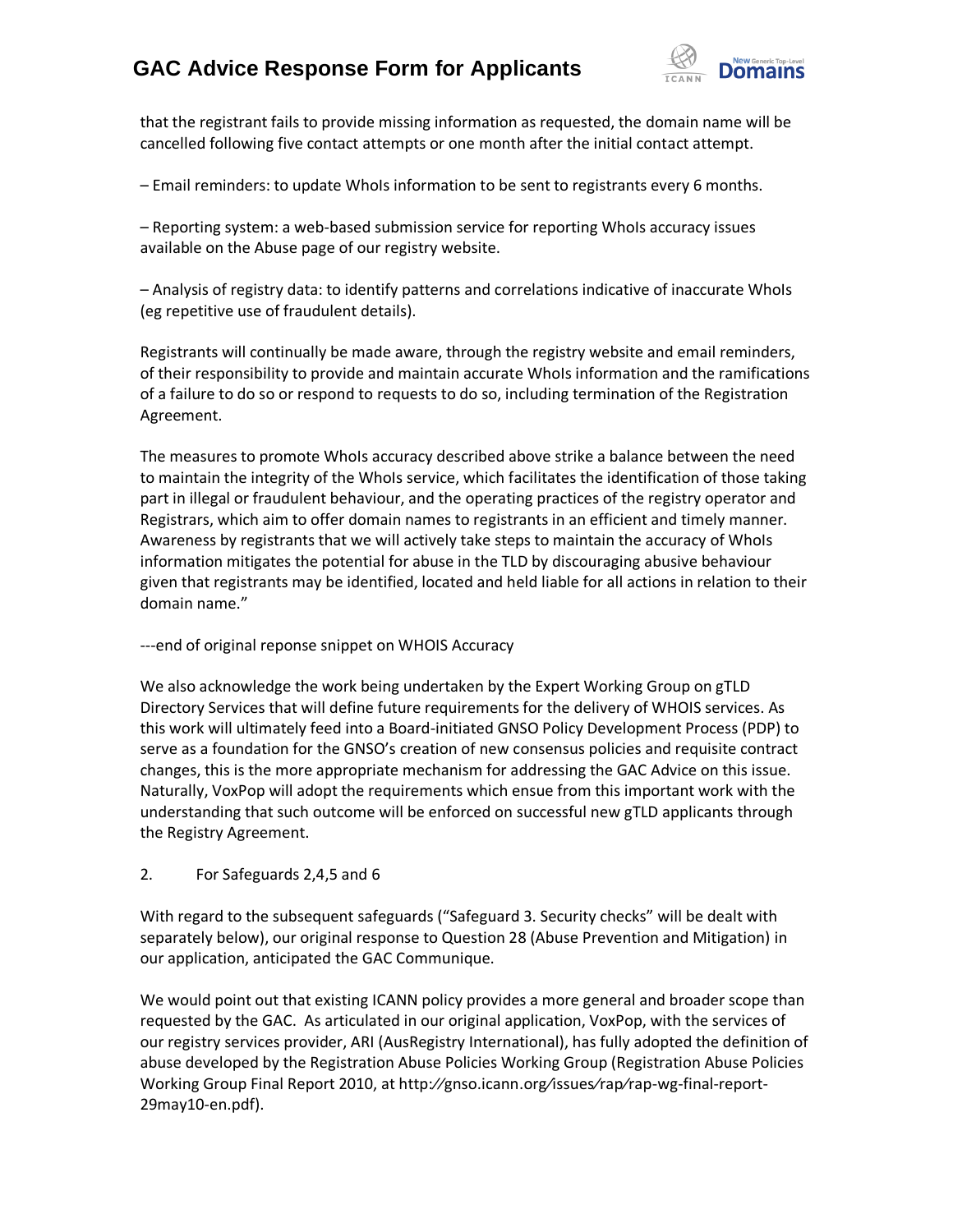

Under this policy, abusive behaviour in a TLD is defined as an action that:

– causes actual and substantial harm, or is a material predicate of such harm. – is illegal or illegitimate, or is otherwise considered contrary to the intention and design of the mission⁄purpose of the TLD.

Our Abuse Prevention and Mitigation response included all the requisite elements requested by the GAC and more. We would encourage the Board to review our response in detail (Ref: Annex: Original Response to Question 28: Abuse Prevention and Mitigation).

3. Regarding Safeguard 3 Security Checks

On this one point, we do not believe the GAC request is within the scope of a Registry's responsibility and does not have a practical model for implementation. Registry Operators are not, and never have been charged with policing the Internet, nor should we be. Registry Operators do not have the expertise to carry out the requested "technical analysis". Indeed, only a handful of expert companies globally might have such expertise and the cost of employing such would be prohibitive. Imposing such a burden is beyond the bounds of the new gTLD application process.

## 4. Additional Safeguards Applicable to Category 1 Strings

The GAC Communique also included a list of 5 additional safeguards applicable to a list of names identified in Category 1. Our response to each of these safeguards is provided below.

i. GAC Safeguard Request: 1. Registry operators will include in their acceptable use policy that registrants comply with all applicable laws, including those that relate to privacy, data collection, consumer protection (including in relation to misleading and deceptive conduct), fair lending, debt collection, organic farming, disclosure of data, and financial disclosures.

As detailed in our response earlier to Abuse Prevention and Mitigation, VoxPop has clearly shown that we will not accept any kind of abusive behaviour particularly violation of all applicable laws. To inform registrants, VoxPop will publish a .SUCKS Anti Abuse Policy that will iterate all of the potential circumstances under which VoxPop may cancel or revoke a domain name registration. In addition, the VoxPop Registry Registrar Agreement (RRA) will require that Registrars ensure that (at the time of registration) the Registered Name Holder shall represent that, to the best of the Registered Name Holder's knowledge and belief, neither the registration of the Registered Name nor the manner in which it is directly or indirectly used infringes the legal rights of any third party and that the Registrant understands and accepts the .SUCKS Anti Abuse Policy defining acceptable use.

ii. GAC Safeguard Request 2: Registry operators will require registrars at the time of registration to notify registrants of this requirement.

As stated above, the VoxPop RRA will require that Registrars inform Registrants accordingly at the time of registration.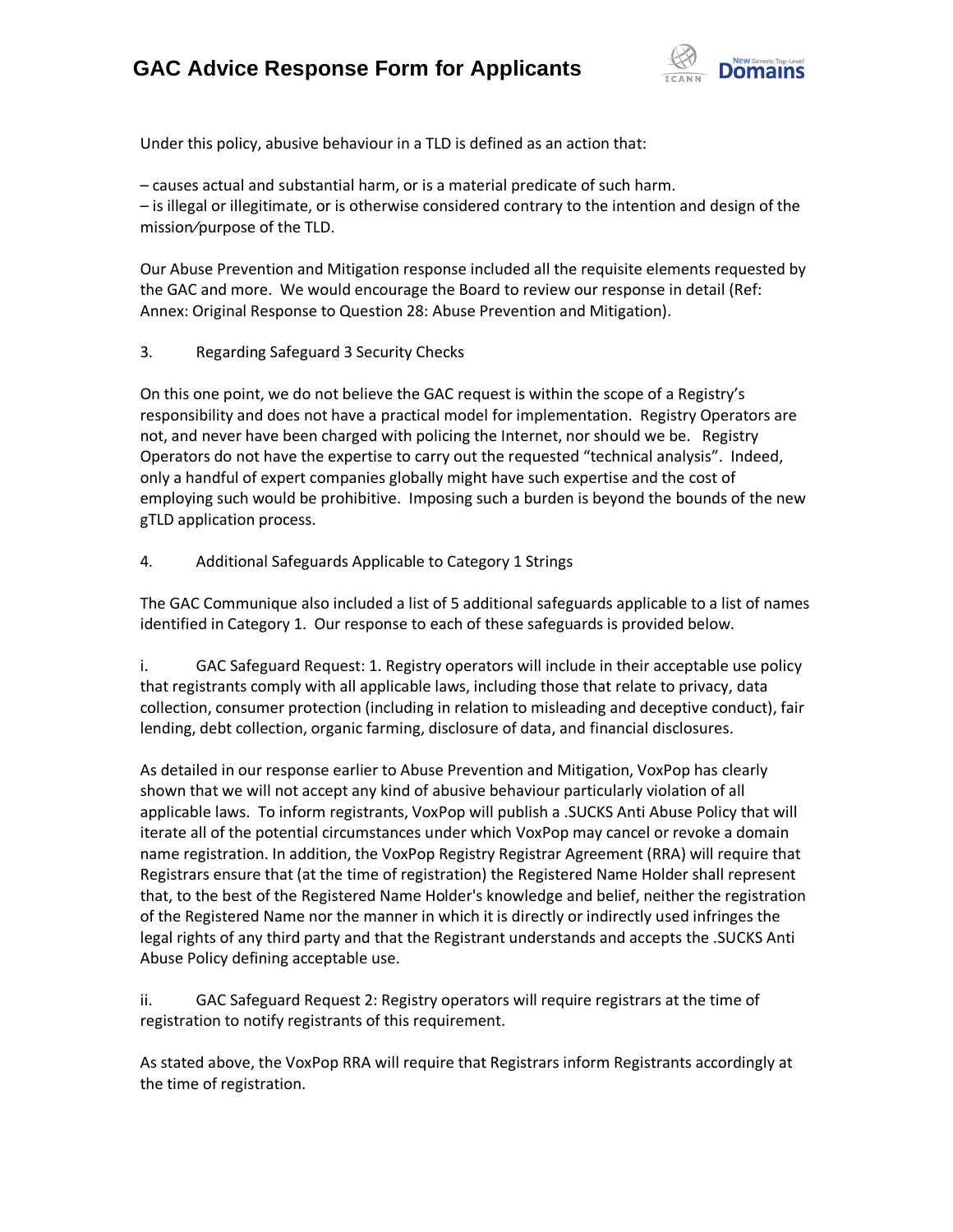

iii. GAC Safeguard Request 3: Registry operators will require that registrants who collect and maintain sensitive health and financial data implement reasonable and appropriate security measures commensurate with the offering of those services, as defined by applicable law and recognized industry standards.

VoxPop understands the GACs intention to ensure the security of personal health and financial data that may be collected by Registrants in the course of conducting their day-to-day business. However, it should be noted that the Registry has no ability to enforce the standards that the GAC is requesting nor should Registries have that scope of responsibility.

There are other industry examples of how it could be done.

Payment Card Industry (PCI) standards, which apply for the processing of credit card transactions for example, are administered and enforced by third parties with special expertise in this area. Audits on PCI compliance regularly take months to conduct.

VoxPop believes however that we can play a role in helping consumers understand under which circumstances they should consider providing sensitive health and financial data to a potential Registrant by issuing appropriate consumer data guidelines. VoxPop will include such guidelines on our website and provide references to same in our Terms and Conditions.

iv. GAC Safeguard Request 4: Establish a working relationship with the relevant regulatory, or industry self-regulatory, bodies, including developing a strategy to mitigate as much as possible the risks of fraudulent, and other illegal, activities.

Except for Cyber Bullying which is addressed below, VoxPop is not aware of any relevant regulatory, or industry self‐regulatory, bodies that would be applicable to the .SUCKS platform. However, we acknowledge that both the RAA (Registrar Accreditation Agreement) and RA (Registry Agreement) have provisions for ensuring registrants shall not take any action inconsistent with the corresponding provisions of those Agreements or applicable law. Further, we will support and promote the Registrant's Rights and Responsibilities Specification as required. Also under the RAA, Registrars will be required to establish and maintain a dedicated abuse contact point to respond to law enforcement, consumer protection, quasi-government or other similar authorities.

The RA also states that "Registry Operator shall take reasonable steps to investigate and respond to any reports from law enforcement and governmental and quasi-governmental agencies of illegal conduct in connection with the use of the TLD", of course VoxPop will fully comply with this requirement. Clearly, the Board will also accept that complaint "handling" will be met by our referring such to the appropriate authorities or third party arbiters who have both the mandate and jurisdiction to conduct such mediation.

VoxPop suggests to the Board that this GAC Advice requirement is indeed addressed by specific clauses in both the RA and RAA as is necessary.

v. GAC Safeguard Request 5: Registrants must be required by the registry operators to notify to them a single point of contact which must be kept up-to-date, for the notification of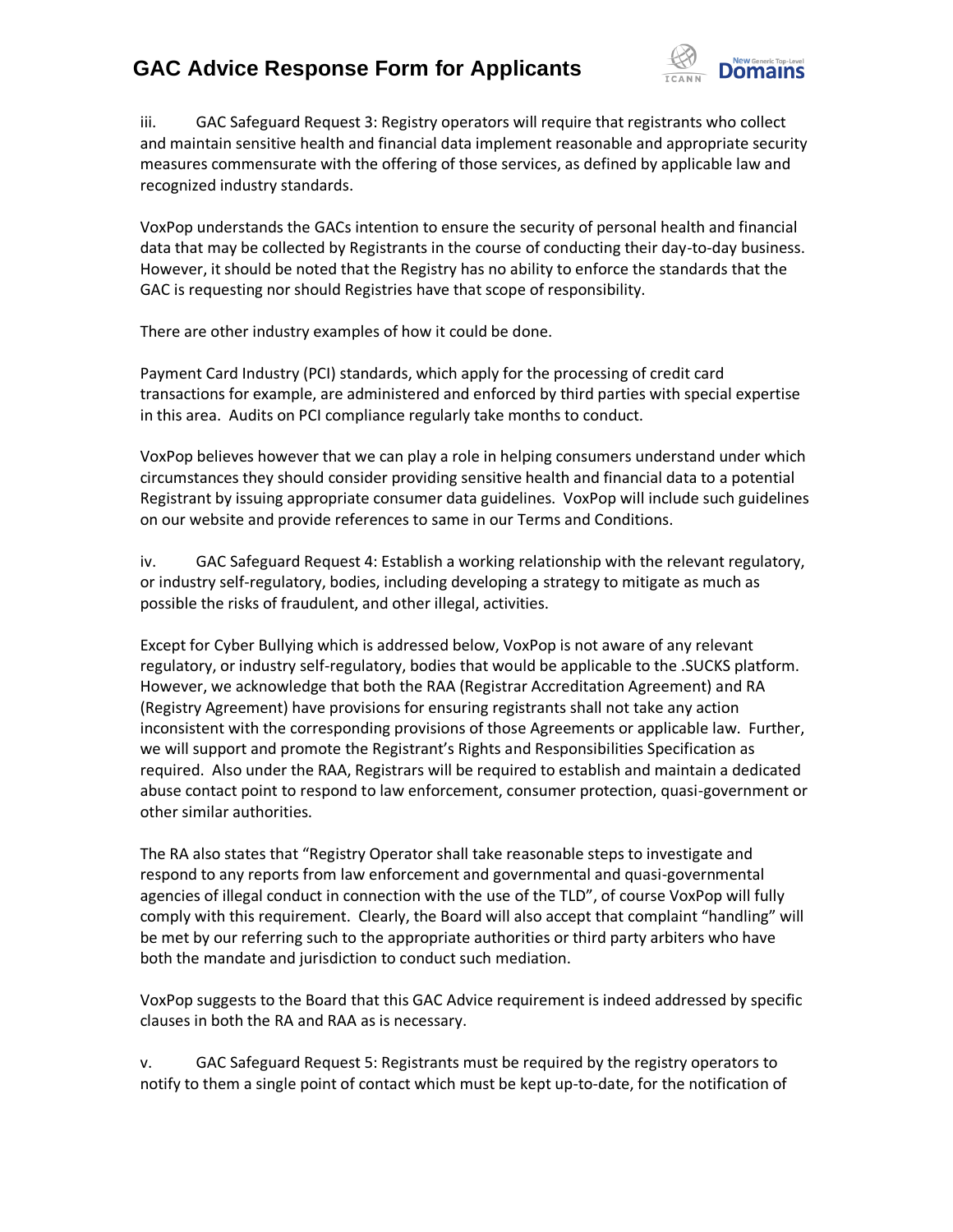

complaints or reports of registration abuse, as well as the contact details of the relevant regulatory, or industry self‐regulatory, bodies in their main place of business.

In our previous response on WHOIS VoxPop has indicated our commitment to implement the WHOIS ACCURACY PROGRAM SPECIFICATION as well as being committed to the requirement to adhere to the results of the current work being conducted by the Expert Working Group on gTLD Directory Services when it becomes a material part of the Registry Agreement

. vi. GAC Supplemental Safeguard Request Applicable to .SUCKS: Applicants should develop clear policies and processes to minimise the risk of cyber bullying/harassment

VoxPop is pleased to point out that our application included relevant policies for the prevention of Cyber Bullying from the very start. In fact, ours is the ONLY application for .SUCKS to have done so. It is referenced in our original response to Question 18 and is further detailed in our response to Question 28 (see Annex below). Furthermore, even after GAC Early Warnings were issued referencing Cyber Bullying, competing .SUCKS applications continued to remain silent in their intent to establish policies against Cyber Bullying. VoxPop, on the other hand, submitted a PIC acknowledging that we will be held accountable under contract for our original policy commitments in this regard.

In short, if a complaint is made that any DotSUCKS site engages in cyber bullying (as defined by http:⁄⁄www.stopcyberbullying.org) and that complaint is proved, the site will be the subject of rapid takedown policies.

Generally, the takedown process will follow these steps:

- We will first suspend the domain name
- Investigate
- Refer the matter to an independent third party expert.

In this case we will engage industry subject matter experts to assist us in the development and implementation of the required policy and processes towards implementing our Cyber Bullying take down framework. Our plan is to create a framework similar to the UDRP process that would include assessment and review by a qualified unbiased third party of alleged Cyber Bullying claims. Finally, once the assessment is complete, we will then either restore or terminate the domain name as applicable. All of these provisions have been components of our application from the very start.

VoxPop is proud of our initial stance on Cyber Bullying and we believe that it is critical to the success of the DotSUCKS platform. More importantly, we believe that incorporating such policy in our original application reflects a commercial competitive advantage of our application. And, as the only application including such policy, we believe it is an integral component of the intellectual property which forms the basis of our platform.

We consider the GACs Advice on DotSUCKS generally to require that where and if such policy does not exist in an applicant's submission, then the applicant(s) would be required to submit a formal application change request (none of the competing applications for DotSUCKS has provided provisions for Cyber Bullying). Such request must include proposed changes to the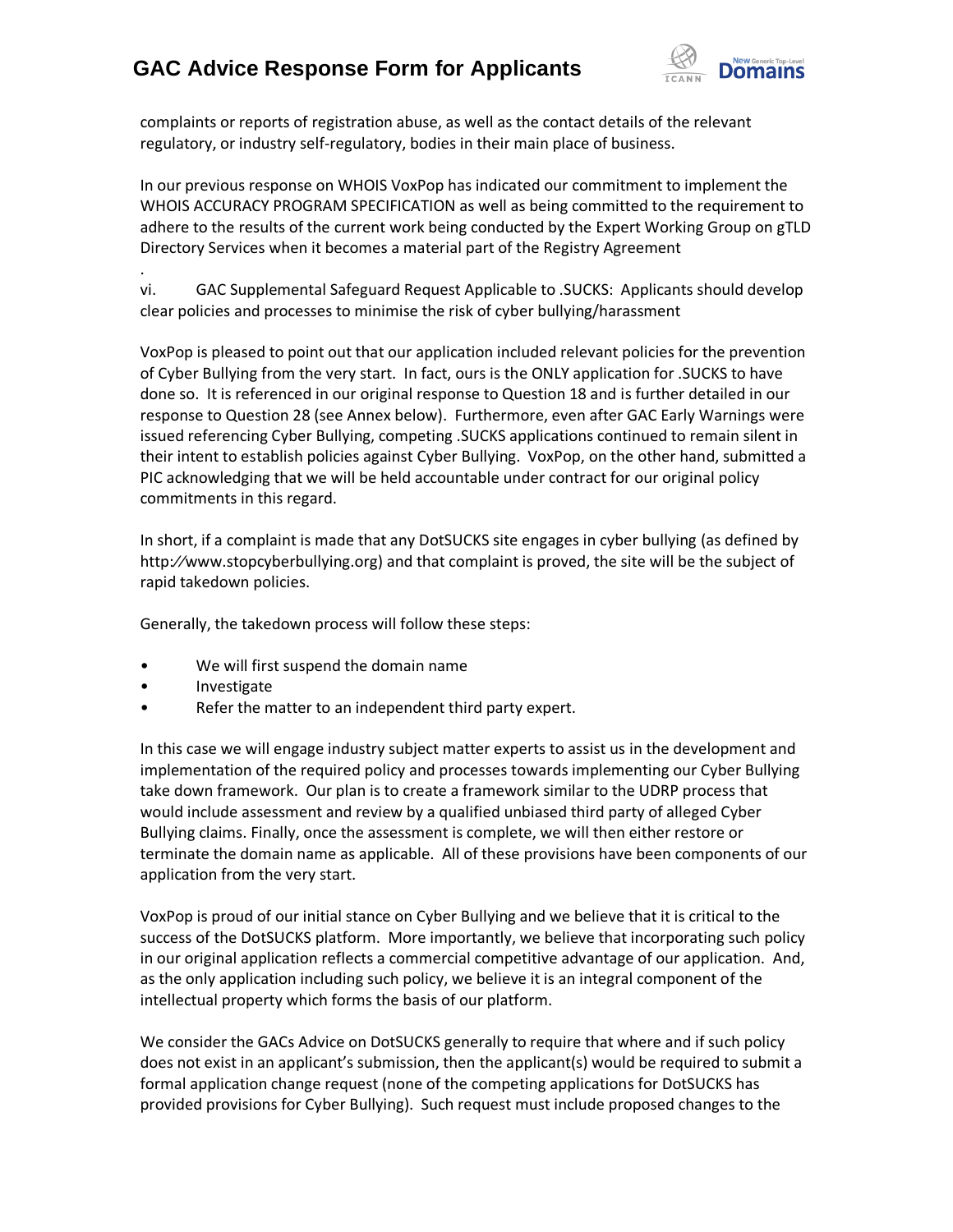

policies of their original submission to include the same (or similar) provision for Cyber Bullying which VoxPop already included in our original application. VoxPop further asserts that the ICANN Board must reject such change requests on the basis that they would be a material change to the policies of the operation of the registry, are clearly anti-competitive and would violate the intellectual property ownership contained in our original application which is now public.

The ICANN Board has the ability to reject specific applications based on non-adherence with GAC Advice. In this circumstance, the ICANN Board should clearly reject the other two applications for DotSUCKS (1-1279-43617 and 1-1596-35125) on the basis neither complies with GAC Advice to provide sufficient safeguards for Cyber Bullying. VoxPop has carefully reviewed both competitive applications as well as their filed PICs and can report that the term "Bullying" (let alone "Cyber Bullying") does not appear even once in either application. Allowing either of these applications to make such a change at this juncture is tantamount to allowing them to copy the intellectual property contained in VoxPop's original application. In so doing, such action removes a significant competitive advantage of our application and violates our intellectual property.

5. Further targeted safeguards for Category 1 Strings

The final section of the GAC Communique related to Category 1 strings apply only to a limited subset of the strings. VoxPop believes that .SUCKS is not one of the strings applicable to this requirement. It is not associated with market sectors which have clear and/or regulated entry requirements (such as: financial, gambling, professional services, environmental, health and fitness, corporate identifiers, and charity) in multiple jurisdictions. Therefore, we provide no detailed response to this section of the GAC Communique as none is required.

6. Additional Safeguards Applicable to Category 2 Strings

The GAC Communique has defined Category 2 strings as having "Restricted Registration Policies". This does not apply to the VoxPop application for .SUCKS which will be operated as an "open generic" gTLD. Therefore, we provide no detailed response to this section of the GAC Communique as none is required.

## Annex

This is a recitation of our original response to question 28, Abuse Prevention and Mitigation. We have engaged ARI Registry Services (ARI) to deliver services for .SUCKS. ARI provides registry services for a number of TLDs including the .au ccTLD. For more background information on ARI please see the attachment 'Q28 – ARI Background & Roles.pdf'.

---start of original reponse to Q28

## 1 INTRODUCTION

The Registry will undertake a variety of steps to minimise abusive registrations and other activities in .SUCKS that have a negative impact on Internet users. We will utilise the ARI Anti-Abuse Service (AAS), which includes the implementation of the comprehensive .SUCKS Anti-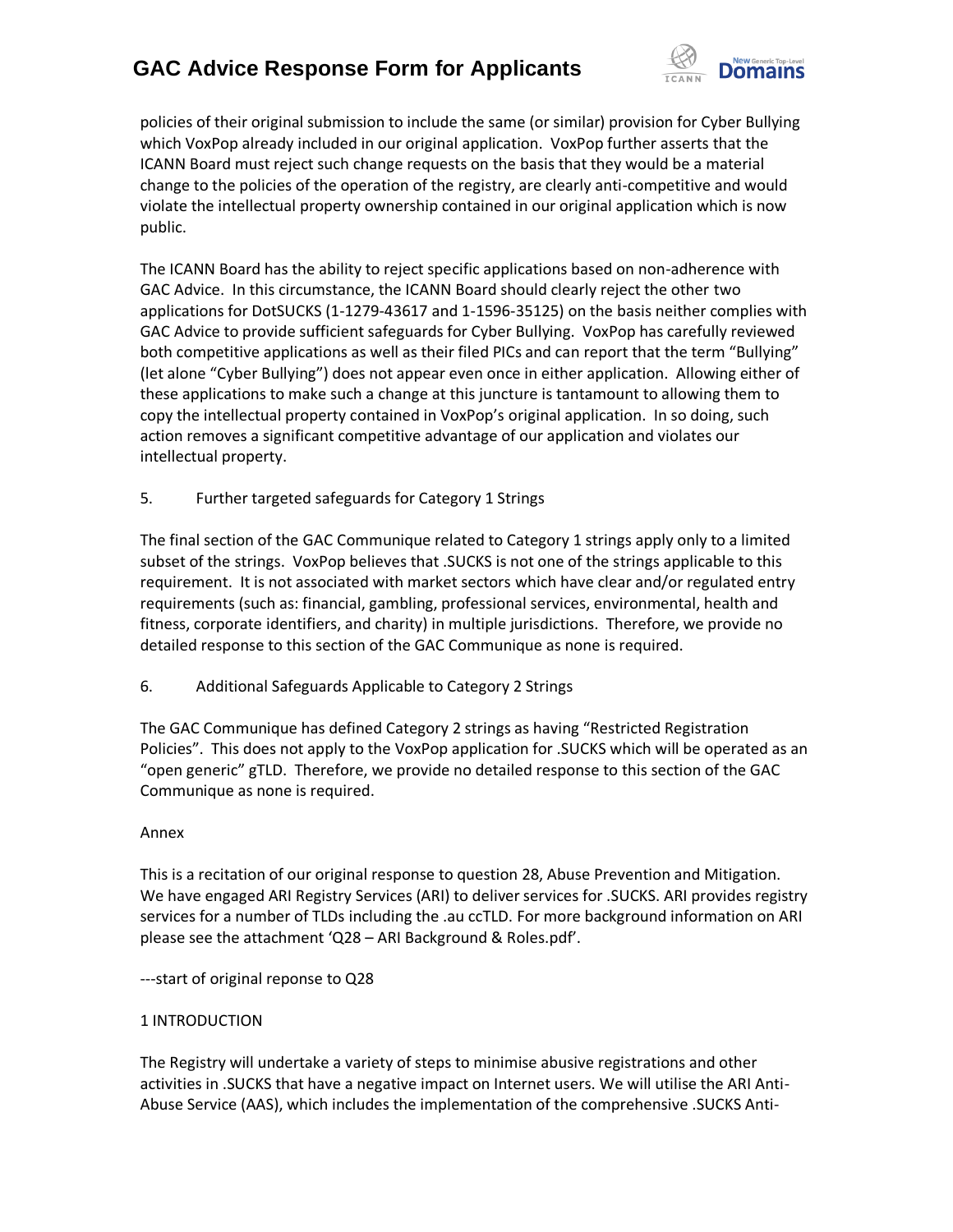

Abuse Policy (RAAP). This policy, developed in consultation with ARI, clearly defines abusive behaviour, identifies particular types of abusive behaviour, and specifies the steps to be taken in responding to such behaviour.

## 2 OVERVIEW

Owing to their extensive industry experience and established anti-abuse operations, ARI will implement and manage on our behalf various procedures and measures to prevent, detect, identify, and respond to abuse. ARI will automatically respond to information about the categories of abuse that fall within the scope of the ARI AAS, and forward to us all matters requiring determination by the registry operator and/or falling outside of the scope of ARI's AAS. This is described below in the context of the implementation of the .SUCKS Anti-Abuse Policy.

The ARI Anti-Abuse Service is structured to address the following categories of abuse:. Spam, Malware, Pornography, Fast Flux Hosting, Phishing, Illegal Access to other Computers or Networks, Pharming, Botnet command and control and Cyberbullying, We nonetheless understand that it is our responsibility to minimise abusive registrations and other activities that have a negative impact on Internet users in the TLD. In recognition of this responsibility, we will play a hands-on role in the implementation of the ARI Anti-Abuse Service for .SUCKS. Our contract with ARI will contain SLA's to ensure that ARI's delivery of the Anti-Abuse Service is aligned with our strong commitment to minimise abuse in our TLD.

That strong commitment is further demonstrated by our adoption of many of the requirements proposed in the '2011 Proposed Security, Stability and Resiliency Requirements for Financial TLDs' (at http://www.icann.org/en/news/correspondence/aba-bits-to-beckstrom-crocker-20dec11-en.pdf) (the 'BITS Requirements). While these requirements were developed by the financial services sector to address potential abuses in financial TLDs, a number of the Requirements, if adapted and adopted in .SUCKS (which is not financial-related), will result in a more robust approach to combating abuse.

Consistent with Requirement 6 of the BITS Requirements, we will certify to ICANN on an annual basis our compliance with our Registry Agreement.

Please note that the various policies and practices that we have implemented to minimise abusive registrations and other activities that affect the rights of trademark holders are specifically described in our response to Question 29. Accordingly, they are NOT addressed in our response to this Question.

## 3 POLICY

In consultation with ARI we have developed a comprehensive Anti-Abuse Policy, which is the main instrument that captures our strategy in relation to abuse in the TLD.

## 3.1 Definition of Abuse

Abusive behaviour in a TLD may relate to the core domain name-related activities performed by Registrars and registries including, but not limited to:

- The allocation of registered domain names
- The maintenance of and access to registration information
- The transfer, deletion, and reallocation of domain names
- The manner in which the registrant uses the domain name upon creation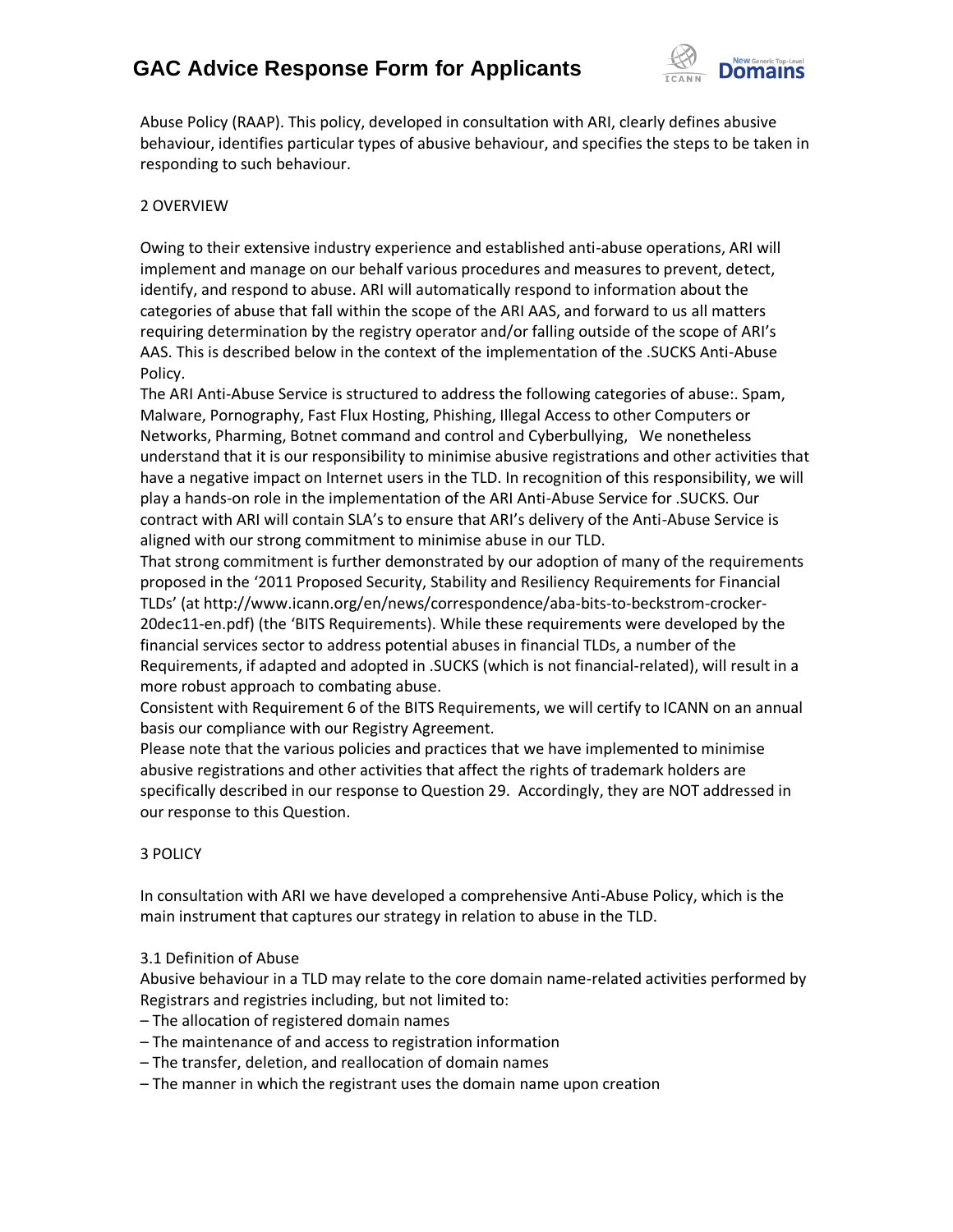

The scope of such activities makes it challenging to define abusive behaviour in a TLD. Defining abusive behaviour by reference to the stage in the domain name lifecycle in which the behaviour occurs also presents difficulty given that a particular type of abuse may occur at various stages of the life cycle.

With this in mind, ARI has fully adopted the definition of abuse developed by the Registration Abuse Policies Working Group (Registration Abuse Policies Working Group Final Report 2010, at http://gnso.icann.org/issues/rap/rap-wg-final-report-29may10-en.pdf), which does not focus on any particular stage in the domain name life cycle.

Under this policy, abusive behaviour in a TLD is defined as an action that:

– causes actual and substantial harm, or is a material predicate of such harm.

– is illegal or illegitimate, or is otherwise considered contrary to the intention and design of the mission/purpose of the TLD.

In applying this definition the following must be noted:

1. The party or parties harmed, and the severity and immediacy of the abuse, should be identified in relation to the specific alleged abuse.

2. The term "harm" is not intended to shield a party from fair market competition.

3. A predicate is a related action or enabler. There must be a clear link between the predicate and the abuse, and justification enough to address the abuse by addressing the predicate (enabling action).

For example, WhoIs data can be used in ways that cause harm to domain name registrants, intellectual property (IP) rights holders and Internet users. Harmful actions may include the generation of spam, the abuse of personal data, IP infringement, loss of reputation or identity theft, loss of data, phishing and other cybercrime-related exploits, harassment, stalking, or other activity with negative personal or economic consequences. Examples of predicates to these harmful actions are automated email harvesting, domain name registration by proxy/privacy services to aid wrongful activity, support of false or misleading registrant data, and the use of WhoIs data to develop large email lists for commercial purposes. The misuse of WhoIs data is therefore considered abusive because it is contrary to the intention and design of the stated legitimate purpose of WhoIs data.

## 3.2 Aims and Overview of Our Anti-Abuse Policy

The .SUCKS Anti-Abuse Policy will first ensure that registrants are on notice of the TLD policies, the ways in which the TLD will be monitored for abuse, the mechanisms for reporting abuse, and the manner in which we will respond to verified instances of abuse. We believe that unavoidable, "in your face" notification about these policies and procedures will serve as a deterrent to those seeking to register and use domain names for abusive purposes. The policy will be specifically called out in the registration process, easily accessible on the Abuse page of our registry website which will be linked directly from the home page, along with FAQs and contact information for reporting abuse.

Consistent with Requirements 15 and 16 of the BITS Requirements, our policy:

– Defines abusive behaviour in our TLD.

– Identifies types of actions that constitute abusive behaviour, consistent with our adoption of the RAPWG definition of 'abuse'.

– Classifies abusive behaviours based on the severity and immediacy of the harm caused.

– Identifies how abusive behaviour can be notified to us and the steps that we will take to determine whether the notified behaviour is abusive.

– Identifies the actions that we may take in response to behaviour determined to be abusive.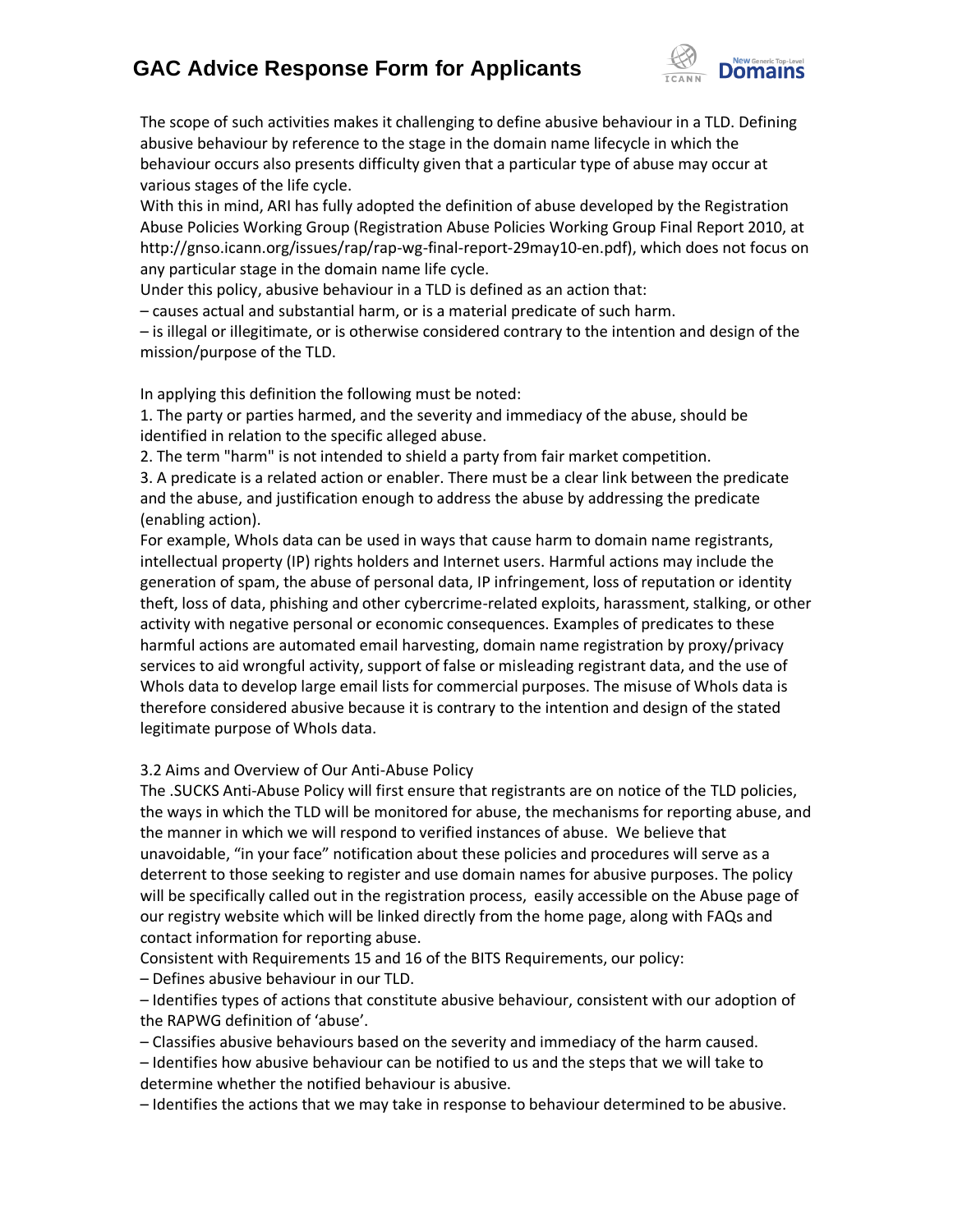

Our RRA will oblige all Registrars to:

– comply with the .SUCKS Anti-Abuse Policy; and

– enter into a registration agreement with each registrant that obligates each registrant to comply with the Anti-Abuse Policy and each of the following requirements:

'operational standards, policies, procedures, and practices for the TLD established from time to time by the registry operator in a non-arbitrary manner and applicable to all Registrars, including affiliates of the registry operator, and consistent with ICANN's standards, policies, procedures, and practices and the registry operator's Registry Agreement with ICANN.' In addition, we will reserve the right to impose additional or revised registry operator operational standards, policies, procedures, and practices for the TLD which shall be effective upon thirty days notice by the registry operator to the Registrar. If there is a discrepancy between the terms required by this Agreement and the terms of the Registrar's registration agreement, the terms of this Agreement shall supersede those of the Registrar's registration agreement'. Our RRA will additionally incorporate the following BITS Requirements:

– Requirement 7: Registrars must certify annually to ICANN and us compliance with ICANN's Registrar Accreditation Agreement (RAA) our Registry-Registrar Agreement (RRA).

– Requirement 9: Registrars must provide and maintain valid primary contact information (name, email address, and phone number) on their website.

– Requirement 14: Registrars must notify us immediately regarding any investigation or compliance action, including the nature of the investigation or compliance action by ICANN or any outside party (eg. law enforcement, etc.) along with the TLD impacted.

– Requirement 19: Registrars must disclose registration requirements on their website. We will re-validate our RRAs at least annually, consistent with Requirement 10.

3.3 Anti-Abuse Policy

Our Anti-Abuse Policy is as follows:

Anti-Abuse Policy

Introduction:

The abusive registration and use of domain names in the TLD creates security and stability issues for all participants in the Internet environment and will not be tolerated.

Definition of Abusive Behaviour:

Abusive behaviour is an action that:

– causes actual and substantial harm, or is a material predicate of such harm; or

– is illegal or illegitimate, or is otherwise considered contrary to the intention and design of the mission/purpose of the TLD.

A 'predicate' is an action or enabler of harm.

'Material' means that something is consequential or significant.

Examples of abusive behaviour falling within this definition:

– Spam: the use of electronic messaging systems to send unsolicited bulk messages. The term applies to e-mail spam and similar abuses such as instant messaging spam, mobile messaging spam, and the spamming of web sites and Internet forums. An example, for purposes of illustration, would be the use of email in denial-of-service attacks.

– Phishing: the use of a fraudulently presented web site to deceive Internet users into divulging sensitive information such as usernames, passwords or financial data.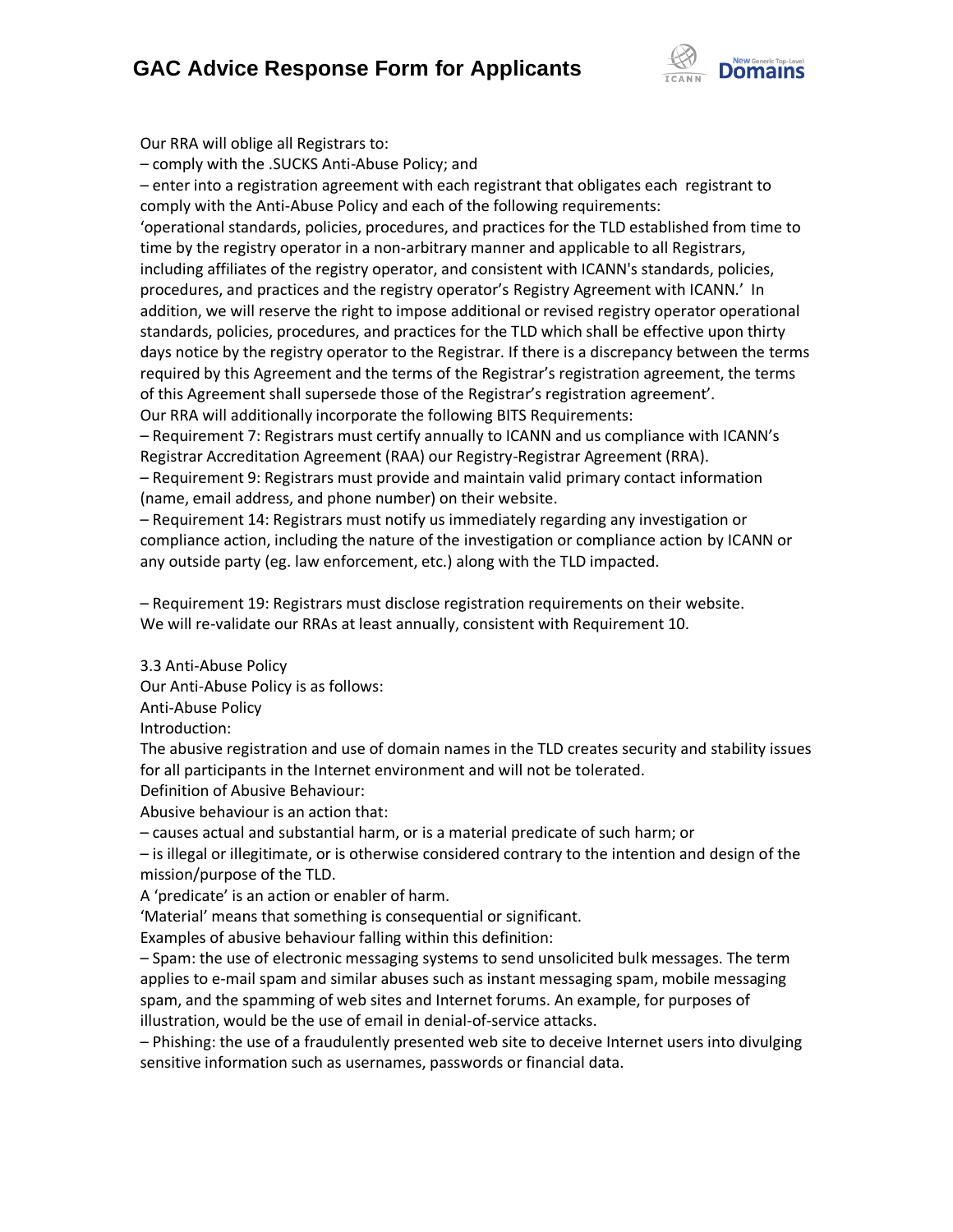

– Pharming: the redirecting of unknowing users to fraudulent web sites or services, typically through DNS hijacking or poisoning, in order to deceive Internet users into divulging sensitive information such as usernames, passwords or financial data.

– Wilful distribution of malware: the dissemination of software designed to infiltrate or cause damage to devices or to collect confidential data from users without their informed consent. – Fast Flux hosting: the use of DNS to frequently change the location on the Internet to which the domain name of an Internet host or nameserver resolves in order to disguise the location of web sites or other Internet services, or to avoid detection and mitigation efforts, or to host illegal activities. Fast flux hosting may only be used with prior permission of the registry operator.

– Botnet command and control: the development and use of a command, agent, motor, service or software which is implemented: (1) to remotely control the computer or computer system of an Internet user without their knowledge or consent, (2) to generate direct denial of service (DDOS) attacks.

– Distribution of any form of pornography: the storage, publication, display and/or dissemination of pornographic

- Any form of cyber bullying defined as 'any cyber-communication or publication posted or sent by a minor online, by instant message, e-mail, website, diary site, online profile, interactive game, handheld device, cellphone, game device, digital camera or video, webcam or use of any interactive device that is intended to frighten, embarrass, harass, hurt, set up, cause harm to, extort, or otherwise target another minor.'

– Illegal access to other computers or networks: the illegal accessing of computers, accounts, or networks belonging to another party, or attempt to penetrate security measures of another individual's system (hacking). Also, any activity that might be used as a precursor to an attempted system penetration.

Detection of Abusive Behaviour:

Abusive behaviour in the TLD may be detected in the following ways:

– By us through our on-going monitoring activities and industry participation.

– By third parties (general public, law enforcement, government agencies, industry partners) through notification submitted to the abuse point of contact on our website, or industry alerts. Reports of abusive behaviour will be notified immediately to the Registrar of record. Intake and handling of reports of abusive behaviour:

The registry will maintain a web-based system (the "Abuse Reporting System" or the "ARS") for reporting non-compliant registrations and/or registrants operating in a manner that violates .SUCKS Policies.

The ARS will facilitate prompt processing by queuing reports by category (e.g., phishing, pharming, spam, cyberbullying, etc.).

Personnel responsible for receiving and responding to abuse reports will be trained to recognize actions or activity that constitute abuse. Such personnel will have access to subject matter experts to assess reports about particular categories of abuse.

Handling of abusive behaviour:

Upon receipt of a report of abuse, a preliminary assessment will be performed in order to validate the report. Applying the definitions of types of abusive behaviours identified in this policy, we will classify each incidence of validated abuse into one of two categories based on the probable severity and immediacy of harm to registrants and Internet users. These categories are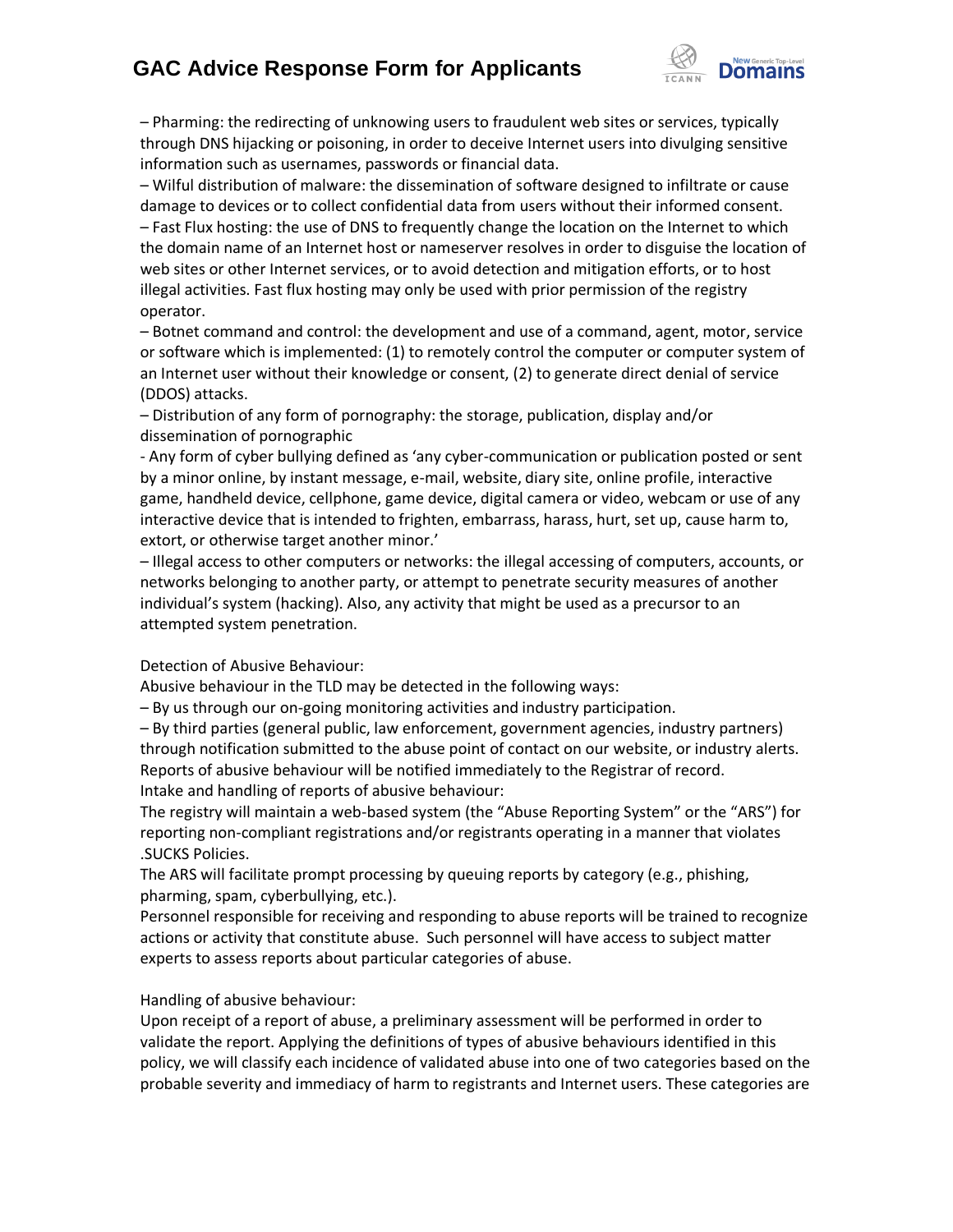

provided below and are defined by reference to the action that may be taken by us. The examples of types of abusive behaviour falling within each category are illustrative only. Category 1: Probable Severity or Immediacy of Harm: Low Examples of types of abusive behaviour: Spam, Malware, Pornography Mitigation steps: 1. Investigate 2. Notify registrant (notice to cure) Category 2: Probable Severity or Immediacy of Harm: Medium to High Examples of types of abusive behaviour: Fast Flux Hosting, Phishing, Illegal Access to other Computers or Networks, Pharming, Botnet command and control Mitigation steps: 1. Suspend domain name 2. Investigate 3. Restore or terminate domain name Category 3: Probable Severity or Immediacy of Harm: Medium to High Examples of types of abusive behaviour: Cyber bullying Mitigation steps: 1. Suspend domain name 2. Investigate and refer to an independent third party expert. In this case we will engage industry subject matter experts to assist us in the development and implementation of the required policy and processes towards implementing our cyber bullying take down framework. Our plan is to create a framework similar to the UDRP process that would include assessment and review by a qualified unbiased third party of alleged Cyber Bullying claims.

3. Restore or terminate domain name

All reports of child abuse images will be automatically referred to the hotline designated to receive such reports.

Reports of illegal abusive behaviour submitted by a law enforcement agency, government or quasi-governmental agency will be reviewed and evaluated on an expedited basis, and the registry will comply with any specific instructions provided by the referring agency provided such steps are consistent with applicable law and respect any due process rights contained in applicable law. Please see section 4.3.2.2.1 below for information about the expedited process for qualifying agencies.

All reports of abusive behaviours will be date stamped and logged upon receipt. Subsequent processing, including suspension, referral, issuance of notice to cure, restore, termination, etc. will be logged.

The registry will conduct annual audits of reports of abusive behaviour, and adjust the operation of the .SUCKS registration policies and procedures, the ARS, and the .SUCKS policies on abusive behaviours as appropriate.

Note that these expected actions are intended to provide a guide to our response to abusive behaviour rather than any guarantee that a particular action will be taken.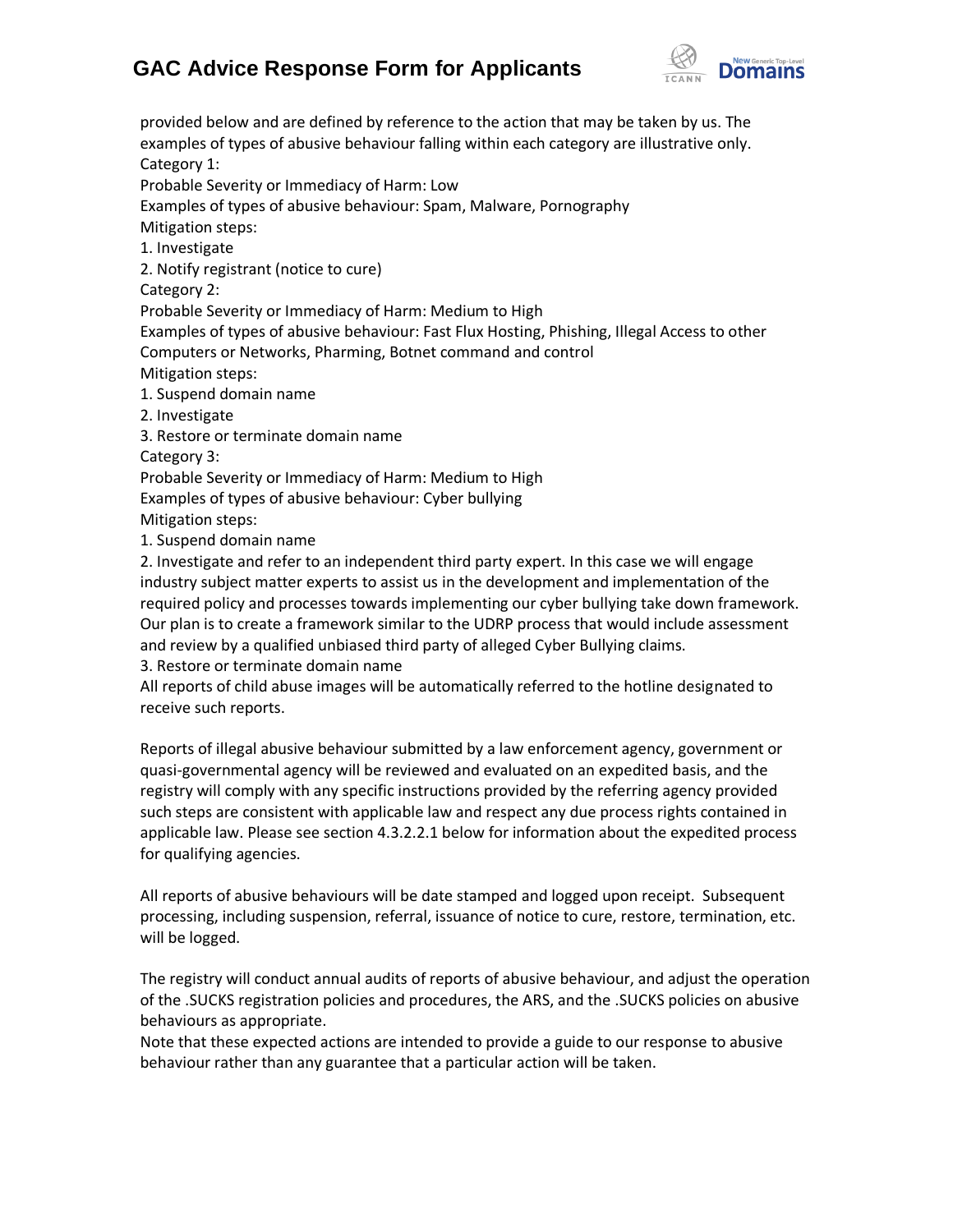

The identification of abusive behaviour in the TLD, as defined above, shall give us the right, but not the obligation, to take such actions in accordance with the following text in the .SUCKS RRA, which provides that the registry operator:

'reserves the right to deny, cancel or transfer any registration or transaction, or place any domain name(s) on registry lock, hold or similar status, or instruct Registrars to take such an action as we deem necessary in our discretion to;

1. protect the integrity and stability of the registry;

2.enforce TLD policies;

3. comply with any applicable laws, government rules or requirements, requests of law enforcement, or dispute resolution process;

4. avoid any liability, civil or criminal, on the part of the registry operator, as well as its affiliates, subsidiaries, officers, directors, and employees, per the terms of the registration agreement; and

5. correct mistakes made by the registry operator or any Registrar in connection with a domain name registration.

We reserve the right to place upon registry lock, hold or similar status a domain name during resolution of a dispute.

We also reserve the right to deny registration of a domain name to a registrant who has repeatedly engaged in abusive behaviour in our TLD or any other TLD.

Registrars only and not Resellers may offer proxy registration services to private individuals using the domain name for non-commercial purposes.

We may amend or otherwise modify this policy to keep abreast of changes in consensus policy or new and emerging types of abusive behaviour in the Internet.

Registrar's failure to comply with this Anti-Abuse Policy shall constitute a material breach of the RRA, and shall give rise to the rights and remedies available to us under the RRA.

## 4 ABUSE PREVENTION AND MITIGATION

This section describes the implementation of our abuse related processes regarding:

– Building awareness of the Anti-Abuse Policy.

– Mitigating the potential for abusive behaviour.

– Identifying abusive behaviour.

– Handling abusive behaviour.

## 4.1. Awareness of Policy

The Anti-Abuse Policy will be published on the Abuse page of our registry website, which will be accessible and have clear links from the home page. In addition, the URL to the Abuse page will be included in all email correspondence to the registrant, thereby placing all registrants on notice of the applicability of the Anti-Abuse Policy to all domain names registered in our TLD. The Abuse page will, consistent with Requirement 8 of the BITS Requirements, provide registry contact information (name, email address, and phone number) to enable the public to communicate with us about TLD policies. The Abuse page will emphasise and evidence our commitment to combating abusive registrations by clearly identifying what our policy on abuse is and what effect our implementation of the policy may have on registrants. We anticipate that this clear message, which communicates our commitment to combating abusive registrations, will serve to minimise abusive registrations in our TLD.

4.2 Pre-emptive – Mitigating of the Potential for Abuse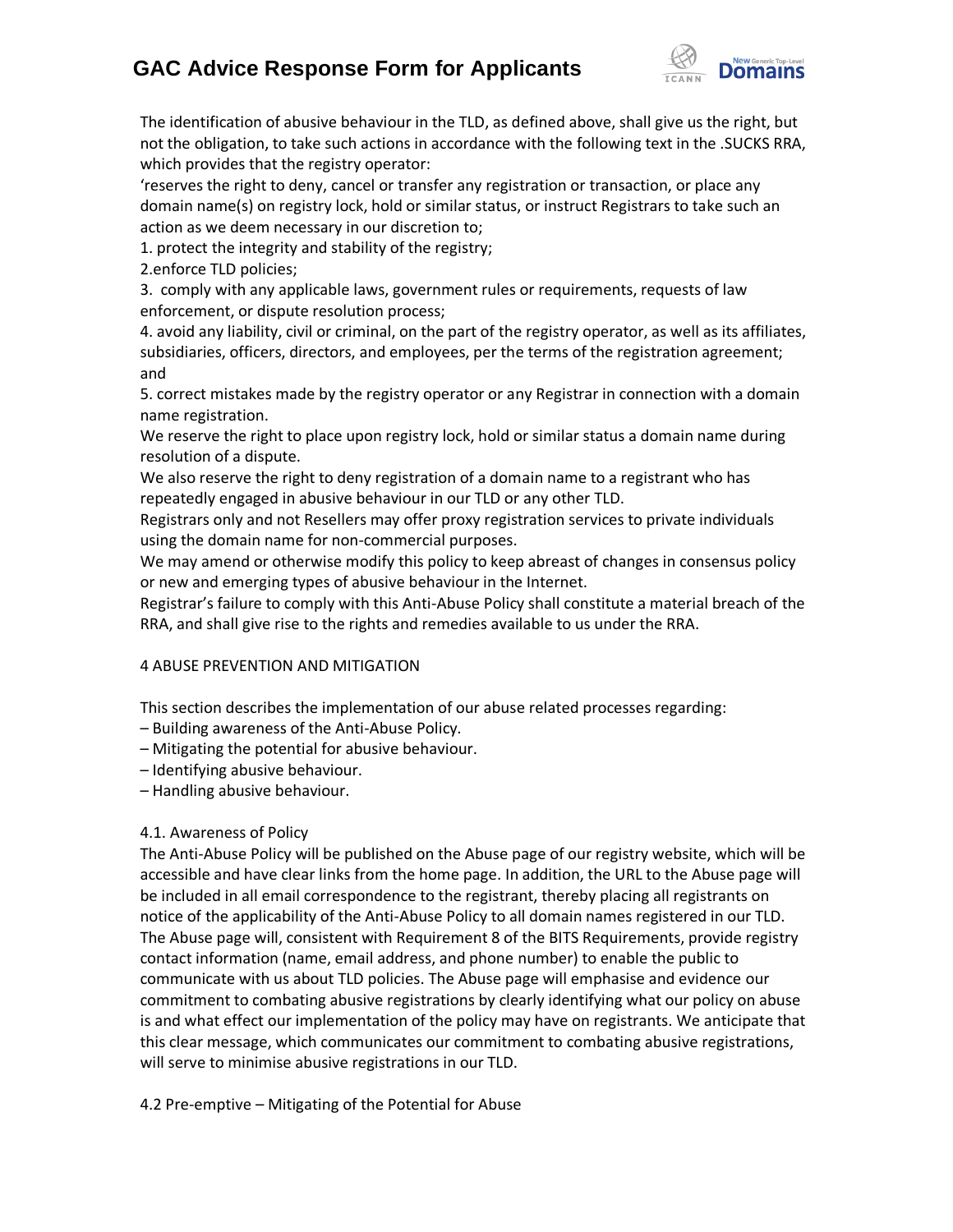

The following practices and procedures will be adopted to mitigate the potential for abusive behaviour in our TLD.

#### 4.2.1 ICANN Prescribed Measures

In accordance with our obligations as a registry operator, we will comply with all requirements in the 'gTLD Applicant Guidebook'. In particular, we will comply with the following measures prescribed by ICANN which serve to mitigate the potential for abuse in the TLD:

– DNSSEC deployment, which reduces the opportunity for pharming and other man-in-themiddle attacks. We will encourage Registrars and Internet Service Providers to deploy DNSSEC capable resolvers in addition to encouraging DNS hosting providers to deploy DNSSEC in an easy-to-use manner in order to facilitate deployment by registrants. DNSSEC deployment is further discussed in the context of our response to Question 43.

– Prohibition on Wild Carding as required by section 2.2 of Specification 6 of the Registry Agreement.

– Removal of Orphan Glue records (discussed below in '4.2.8 Orphan Glue Record Management').

## 4.2.2 Increasing Registrant Security Awareness

In accordance with our commitment to operating a secure and reliable TLD, we will attempt to improve registrant awareness of the threats of domain name hijacking, registrant impersonation and fraud, and emphasise the need for and responsibility of registrants to keep registration (including WhoIs) information accurate. Awareness will be raised by:

– Publishing the necessary information on the Abuse page of our registry website in the form of videos, presentations and FAQ's.

– Developing and providing to registrants and resellers Best Common Practices that describe appropriate use and assignment of domain auth Info codes and risks of misuse when the uniqueness property of this domain name password is not preserved.

The increase in awareness renders registrants less susceptible to attacks on their domain names owing to the adoption of the recommended best practices thus serving to mitigate the potential for abuse in the TLD. The clear responsibility on registrants to provide and maintain accurate registration information (including WhoIs) further serves to minimise the potential for abusive registrations in the TLD.

4.2.3 Mitigating the Potential for Abusive Registrations that Affect the Legal Rights of Others Many of the examples of abusive behaviour identified in our Anti-Abuse Policy may affect the rights of trademark holders. While our Anti-Abuse Policy addresses abusive behaviour in a general sense, we have additionally developed specific policies and procedures to combat behaviours that affect the rights of trademark holders at start-up and on an ongoing basis. These include the implementation of a trademark claims service and a sunrise registration service at start-up and implementation of the UDRP, URS and PDDRP on an ongoing basis. The implementation of these policies and procedures serves to mitigate the potential for abuse in the TLD by ensuring that domain names are allocated to those who hold a corresponding trademark.

These policies and procedures are described in detail in our response to Question 29.

4.2.4 Safeguards Against Allowing for Unqualified Registrations

The eligibility restrictions for .SUCKS are outlined in our response to Question 18.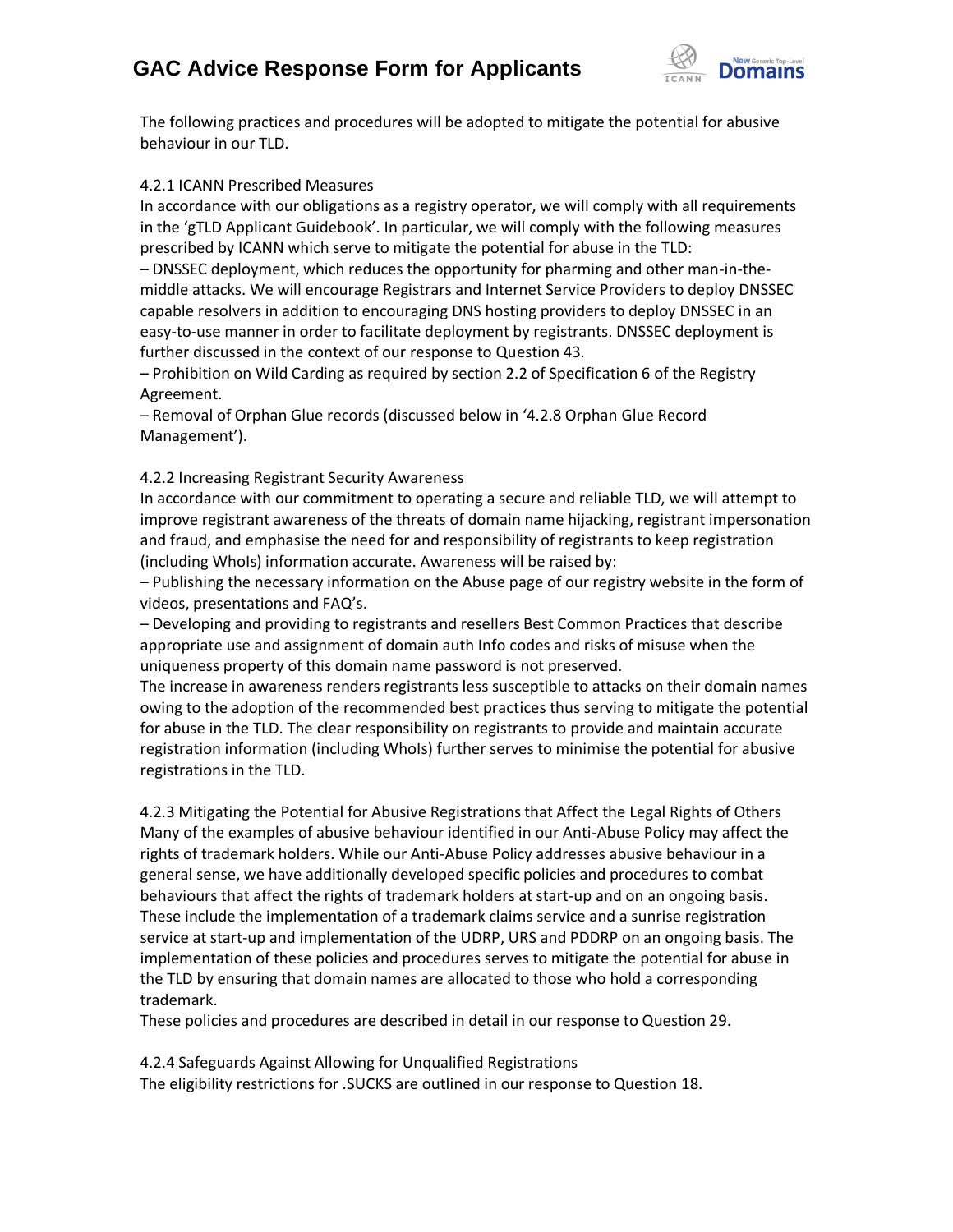

Eligibility restrictions will be implemented contractually through our RRA, which will require Registrars to include the following in their Registration Agreements:

– Registrant warrants that it satisfies eligibility requirements.

Where applicable, eligibility restrictions will be enforced through the adoption of the Charter Eligibility Dispute Resolution Policy or a similar policy, and Registrars will be obliged to require in their registration agreements that registrants agree to be bound by such policy and acknowledge that a registration may be cancelled in the event that a challenge against it under such policy is successful.

Providing an administrative process for enforcing eligibility criteria and taking action when notified of eligibility violations mitigates the potential for abuse. This is achieved through the risk of cancellation in the event that it is determined in a challenge procedure that eligibility criteria are not satisfied.

## 4.2.5 Registrant Disqualification

As specified in our Anti-Abuse Policy, we reserve the right to deny registration of a domain name to a registrant who has repeatedly engaged in abusive behaviour in our TLD or any other TLD.

Registrants, their agents or affiliates found through the application of our Anti-Abuse Policy to have repeatedly engaged in abusive registration will be disqualified from maintaining any registrations or making future registrations. This will be triggered when our records indicate that a registrant has had action taken against it an unusual number of times through the application of our Anti-Abuse Policy. Registrant disqualification provides an additional disincentive for qualified registrants to maintain abusive registrations in that it puts at risk even otherwise nonabusive registrations, through the possible loss of all registrations.

In addition, nameservers that are found to be associated only with fraudulent registrations will be added to a local blacklist and any existing or new registration that uses such fraudulent NS record will be investigated.

The disqualification of 'bad actors' and the creation of blacklists mitigates the potential for abuse by preventing individuals known to partake in such behaviour from registering domain names.

## 4.2.6 Restrictions on Proxy Registration Services

Whilst it is understood that implementing measures to promote WhoIs accuracy is necessary to ensure that the registrant may be tracked down, it is recognised that some registrants may wish to utilise a proxy registration service to protect their privacy. In the event that Registrars elect to offer such services, the following conditions apply:

– Proxy registration services may only be offered by Accredited Registrars and NOT resellers.

– Registrars must obtain and maintain the actual WhoIs data from the registrant.

– Registrars must provide Law Enforcement Agencies (LEA) with the actual WhoIs data upon receipt of a verified request.

– Proxy registration services may only be made available to private individuals using the domain name for non-commercial purposes.

These conditions will be implemented contractually by inclusion of corresponding clauses in the RRA as well as being published on the Abuse page of our registry website. Individuals and organisations will be encouraged through our Abuse page to report any domain names they believe violate the above restrictions, following which appropriate action may be taken by us. Publication of these conditions on the Abuse page of our registry website ensures that registrants are aware that despite utilisation of a proxy registration service, actual WhoIs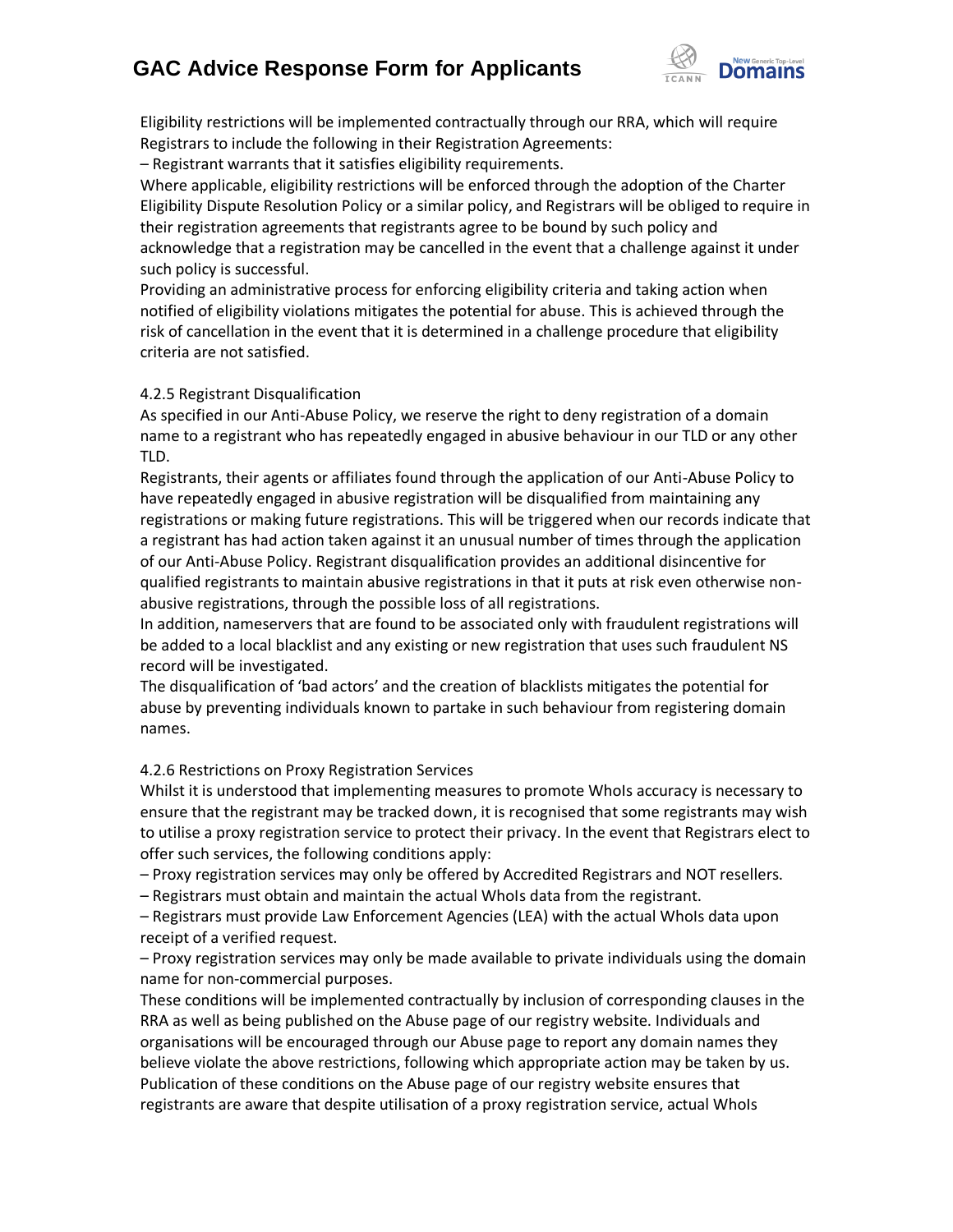

information will be provided to LEA upon request in order to hold registrants liable for all actions in relation to their domain name. The certainty that WhoIs information relating to domain names which draw the attention of LEA will be disclosed results in the TLD being less attractive to those seeking to register domain names for abusive purposes, thus mitigating the potential for abuse in the TLD.

## 4.2.7 Registry Lock

Certain mission-critical domain names such as transactional sites, email systems and site supporting applications may warrant a higher level of security. Whilst we will take efforts to promote the awareness of security amongst registrants, it is recognised that an added level of security may be provided to registrants by 'registry locking' the domain name thereby prohibiting any updates at the registry operator level. The registry lock service will be offered to all Registrars who may request this service on behalf of their registrants in order to prevent unintentional transfer, modification or deletion of the domain name. This service mitigates the potential for abuse by prohibiting any unauthorised updates that may be associated with fraudulent behaviour. For example, an attacker may update nameservers of a mission-critical domain name, thereby redirecting customers to an illegitimate website without actually transferring control of the domain name.

Upon receipt of a list of domain names to be placed on registry lock by an authorised representative from a Registrar, ARI will:

1. Validate that the Registrar is the Registrar of record for the domain names.

2. Set or modify the status codes for the names submitted to serverUpdateProhibited, serverDeleteProhibited and/or serverTransferProhibited depending on the request.

3. Record the status of the domain name in the Shared Registration System (SRS).

4. Provide a monthly report to Registrars indicating the names for which the registry lock service was provided in the previous month.

## 4.2.8 Orphan Glue Record Management

The ARI registry SRS database does not allow orphan records. Glue records are removed when the delegation point NS record is removed. Other domains that need the glue record for correct DNS operation may become unreachable or less reachable depending on their overall DNS service architecture. It is the registrant's responsibility to ensure that their domain name does not rely on a glue record that has been removed and that it is delegated to a valid nameserver. The removal of glue records upon removal of the delegation point NS record mitigates the potential for use of orphan glue records in an abusive manner.

## 4.2.9 Promoting WhoIs Accuracy

Inaccurate WhoIs information significantly hampers the ability to enforce policies in relation to abuse in the TLD by allowing the registrant to remain anonymous. In addition, LEAs rely on the integrity and accuracy of WhoIs information in their investigative processes to identify and locate wrongdoers. In recognition of this, we will implement a range of measures to promote the accuracy of WhoIs information in our TLD including:

– Random monthly audits: registrants of randomly selected domain names are contacted by telephone using the provided WhoIs information by a member of the ARI Abuse and Compliance Team in order to verify all WhoIs information. Where the registrant is not contactable by telephone, alternative contact details (email, postal address) will be used to contact the registrant, who must then provide a contact number that is verified by the member of the ARI Policy Compliance team. In the event that the registrant is not able to be contacted by any of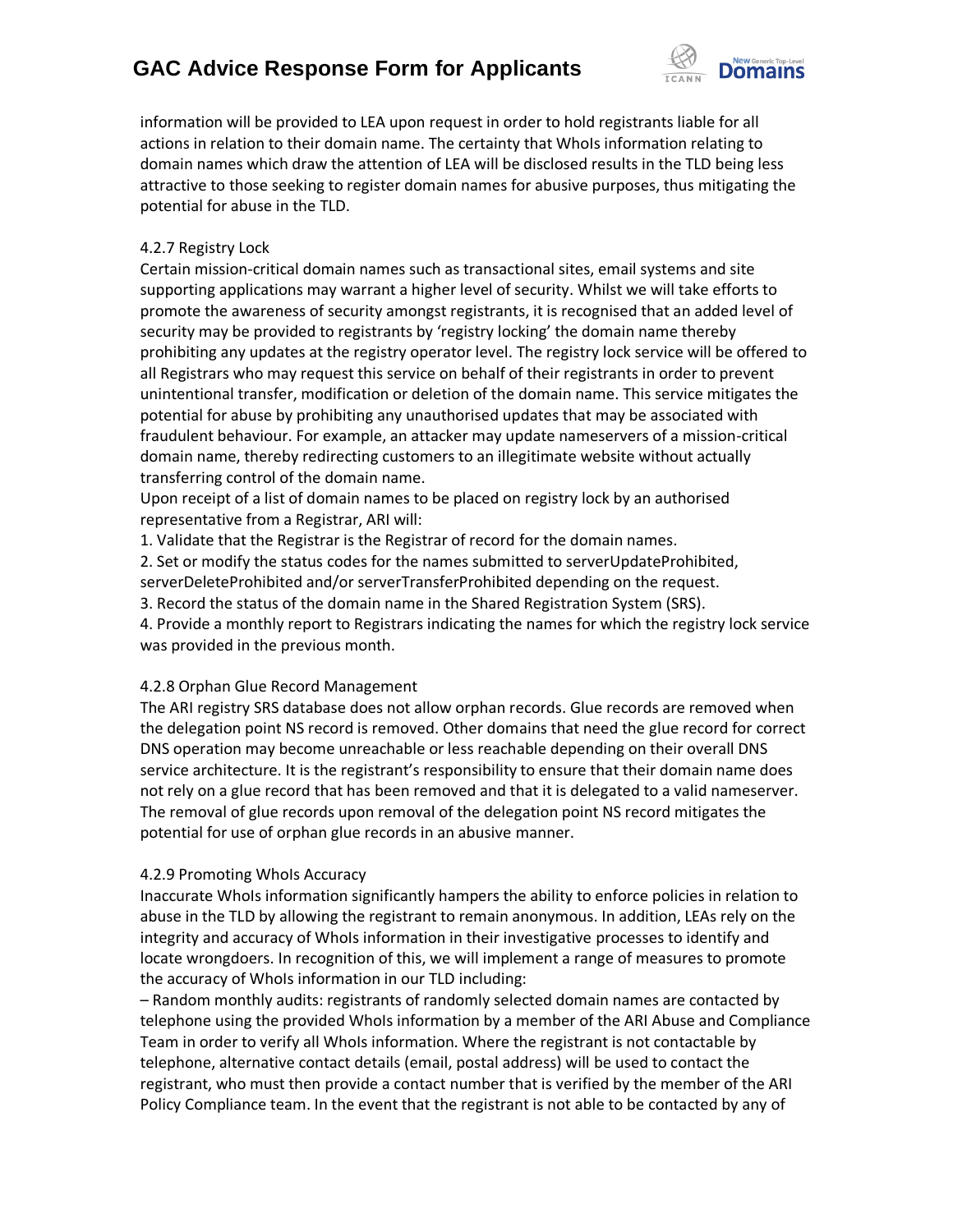

the methods provided in WhoIs, the domain name will be cancelled following five contact attempts or one month after the initial contact attempt (based on the premise that a failure to respond is indicative of inaccurate WhoIs information and is grounds for terminating the registration agreement).

– Semi-annual audits: to identify incomplete WhoIs information. Registrants will be contacted using provided WhoIs information and requested to provide missing information. In the event that the registrant fails to provide missing information as requested, the domain name will be cancelled following five contact attempts or one month after the initial contact attempt.

– Email reminders: to update WhoIs information to be sent to registrants every 6 months. – Reporting system: a web-based submission service for reporting WhoIs accuracy issues available on the Abuse page of our registry website.

– Analysis of registry data: to identify patterns and correlations indicative of inaccurate WhoIs (eg repetitive use of fraudulent details).

Registrants will continually be made aware, through the registry website and email reminders, of their responsibility to provide and maintain accurate WhoIs information and the ramifications of a failure to do so or respond to requests to do so, including termination of the Registration Agreement.

The measures to promote WhoIs accuracy described above strike a balance between the need to maintain the integrity of the WhoIs service, which facilitates the identification of those taking part in illegal or fraudulent behaviour, and the operating practices of the registry operator and Registrars, which aim to offer domain names to registrants in an efficient and timely manner. Awareness by registrants that we will actively take steps to maintain the accuracy of WhoIs information mitigates the potential for abuse in the TLD by discouraging abusive behaviour given that registrants may be identified, located and held liable for all actions in relation to their domain name.

#### 4.3 Reactive – Identification

The methods by which abusive behaviour in our TLD may be identified are described below. These include detection by ARI and notification from third parties. These methods serve to merely identify and not determine whether abuse actually exists. Upon identification of abuse, the behaviour will be handled in accordance with '4.4 Abuse Handling'.

Any abusive behaviour identified through one of the methods below will, in accordance with Requirement 13 of the BITS Requirements, be notified immediately to relevant Registrars.

#### 4.3.1 Detection – Analysis of Data

ARI will routinely analyse registry data in order to identify abusive domain names by searching for behaviours typically indicative of abuse. The following are examples of the data variables that will serve as indicators of a suspicious domain name and may trigger further action by the ARI Abuse and Compliance Team:

– Unusual Domain Name Registration Practices: practices such as registering hundreds of domains at a time, registering domains which are unusually long or complex or include an obvious series of numbers tied to a random word (abuse40, abuse50, abuse60) may, when considered as a whole, be indicative of abuse.

– Domains or IP addresses identified as members of a Fast Flux Service Network (FFSN): ARI uses the formula developed by the University of Mannheim and tested by participants of the Fast Flux PDP WG to determine members of this list. IP addresses appearing within identified FFSN domains, as either NS or A records shall be added to this list.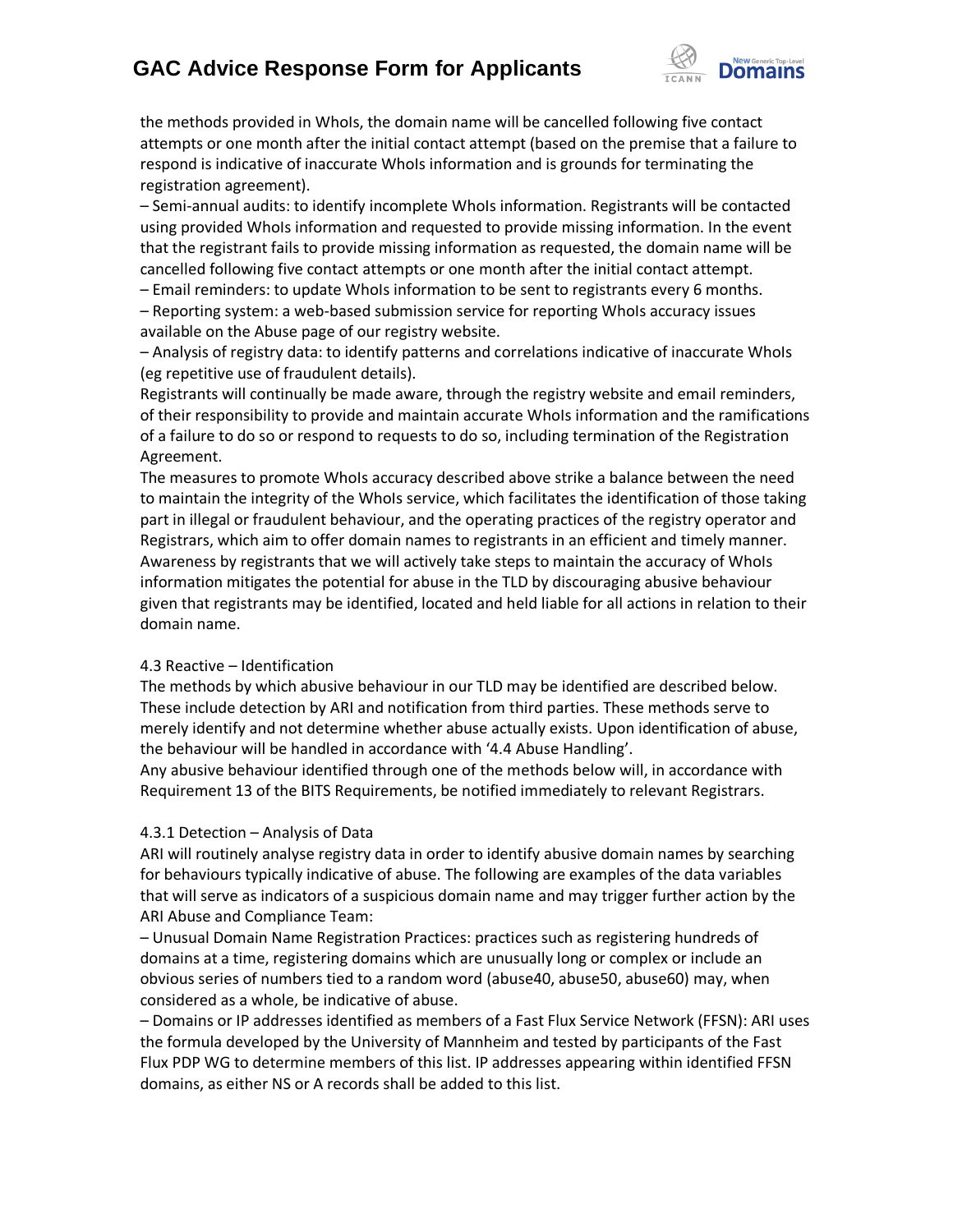

– An Unusual Number of Changes to the NS record: the use of fast-flux techniques to disguise the location of web sites or other Internet services, to avoid detection and mitigation efforts, or to host illegal activities is considered abusive in the TLD. Fast flux techniques use DNS to frequently change the location on the Internet to which the domain name of an Internet host or nameserver resolves. As such an unusual number of changes to the NS record may be indicative of the use of fast-flux techniques given that there is little, if any, legitimate need to change the NS record for a domain name more than a few times a month.

– Results of WhoIs audits: The audits conducted to promote WhoIs accuracy described above are not limited to serving that purpose but may also be used to identify abusive behaviour given the strong correlation between inaccurate WhoIs data and abuse.

– Analysis of cross-validation of registrant WhoIs data against WhoIs data known to be fraudulent.

– Analysis of Domain Names belonging to a registrant subject to action under the Anti-Abuse Policy: in cases where action is taken against a registrant through the application of the Anti-Abuse Policy, we will also investigate other domain names by the same registrant (same name, nameserver IP address, email address, postal address etc).

## 4.3.2 Abuse Reported by Third Parties

Whilst we are confident in our abilities to detect abusive behaviour in the TLD owing to our robust ongoing monitoring activities, we recognise the value of notification from third parties to identify abuse. To this end, we will incorporate notifications from the following third parties in our efforts to identify abusive behaviour:

– Industry partners through ARI's participation in industry forums which facilitate the sharing of information.

– LEA through a single abuse point of contact (our Abuse page on the registry website, as discussed in detail below) and an expedited process (described in detail in '4.4 Abuse Handling') specifically for LEA.

– Members of the general public through a single abuse point of contact (our Abuse page on the registry website).

## 4.3.2.1 Industry Participation and Information Sharing

ARI is a member of the Registry Internet Safety Group (RISG), whose mission is to facilitate data exchange and promulgate best practices to address Internet identity theft, especially phishing and malware distribution. In addition, ARI coordinates with the Anti-Phishing Working Group (APWG) and other DNS abuse organisations and is subscribed to the NXdomain mailing list. ARI's strong participation in the industry facilitates collaboration with relevant organisations on abuse-related issues and ensures that ARI is responsive to new and emerging domain name abuses.

The information shared as a result of this industry participation will be used to identify domain names registered or used for abusive purposes. Information shared may include a list of registrants known to partake in abusive behaviour in other TLDs. Whilst presence on such lists will not constitute grounds for registrant disqualification, ARI will investigate domain names registered to those listed registrants and take action in accordance with the Anti-Abuse Policy. In addition, information shared regarding practices indicative of abuse will facilitate detection of abuse by our own monitoring activities.

4.3.2.2 Single Abuse Point of Contact on Website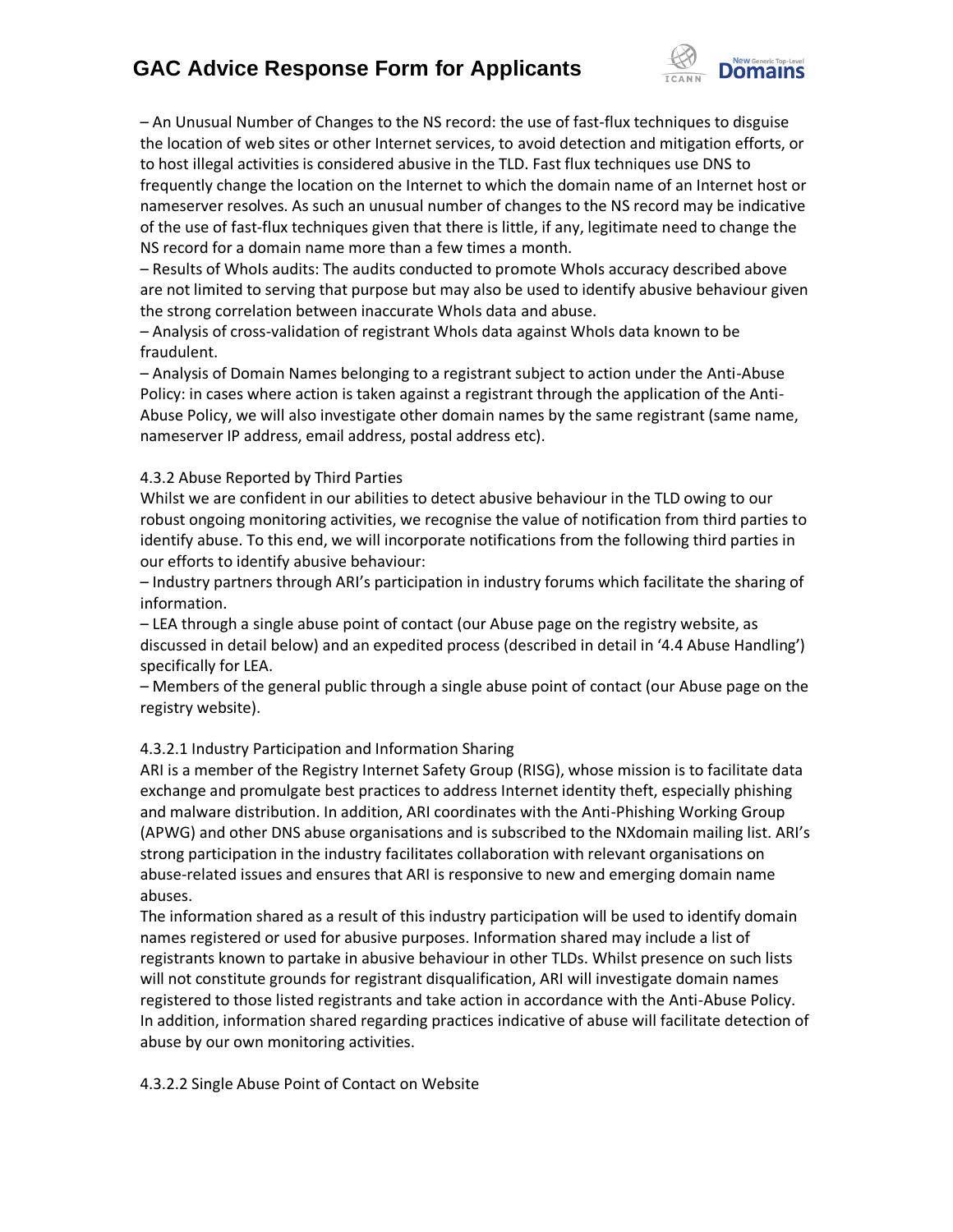

In accordance with section 4.1 of Specification 6 of the Registry Agreement, we will establish a single abuse point of contact (SAPOC) responsible for addressing and providing a timely response to abuse complaints concerning all names registered in the TLD through all Registrars of record, including those involving a reseller. Complaints may be received from members of the general public, other registries, Registrars, LEA, government and quasi-governmental agencies and recognised members of the anti-abuse community.

The SAPOC's accurate contact details (email and mailing address as well as a primary contact for handling inquiries related to abuse in the TLD) will be provided to ICANN and published on the Abuse page of our registry website, which will also include:

– All public facing policies in relation to the TLD, including the Anti-Abuse Policy.

– A web-based submission service for reporting inaccuracies in WhoIs information.

– Registrant Best Practices.

– Conditions that apply to proxy registration services and direction to the SAPOC to report domain names that violate the conditions.

As such, the SAPOC may receive complaints regarding a range of matters including but not limited to:

– Violations of the Anti-Abuse Policy.

– Inaccurate WhoIs information.

– Violation of the restriction of proxy registration services to individuals.

The SAPOC will be the primary method by which we will receive notification of abusive behaviour from third parties. It must be emphasised that the SAPOC will be the initial point of contact following which other processes will be triggered depending on the identity of the reporting organisation. Accordingly, separate processes for identifying abuse exist for reports by LEA/government and quasi-governmental agencies and members of the general public. These processes will be described in turn below.

## 4.3.2.2.1 Notification by LEA of Abuse

We recognise that LEA, governmental and quasi-governmental agencies may be privy to information beyond the reach of others which may prove critical in the identification of abusive behaviour in our TLD. As such, we will provide an expedited process which serves as a channel of communication for LEA, government and quasi-governmental agencies to, amongst other things, report illegal conduct in connection with the use of the TLD.

The process will involve prioritisation and prompt investigation of reports identifying abuse from those organisations. The steps in the expedited process are summarised as follows:

1. ARI's Abuse and Compliance Team will publish a mechanism for verifying relevant LEA, government and quasi-governmental agencies eligible to use the expedited process, depending on the mission/purpose and jurisdiction of our TLD. In addition, the Team will pro-actively identify and reach-out to relevant agencies.

2. We will publish contact details on the Abuse page of the registry website for the SAPOC to be utilised by only those taking part in the expedited process.

3. All calls to this number will be responded to by the ARI Service Desk on a 24/7 basis. All calls will result in the generation of a ticket in ARI's case management system (CMS).

4. The identity of the reporting agency will be identified using the established means of verification (ARI's Security Policy has strict guidelines regarding the verification of external parties over the telephone). If no means of verification has been established, the report will be immediately escalated to the ARI Abuse and Compliance Team. Results of verification will be recorded against the relevant CMS ticket.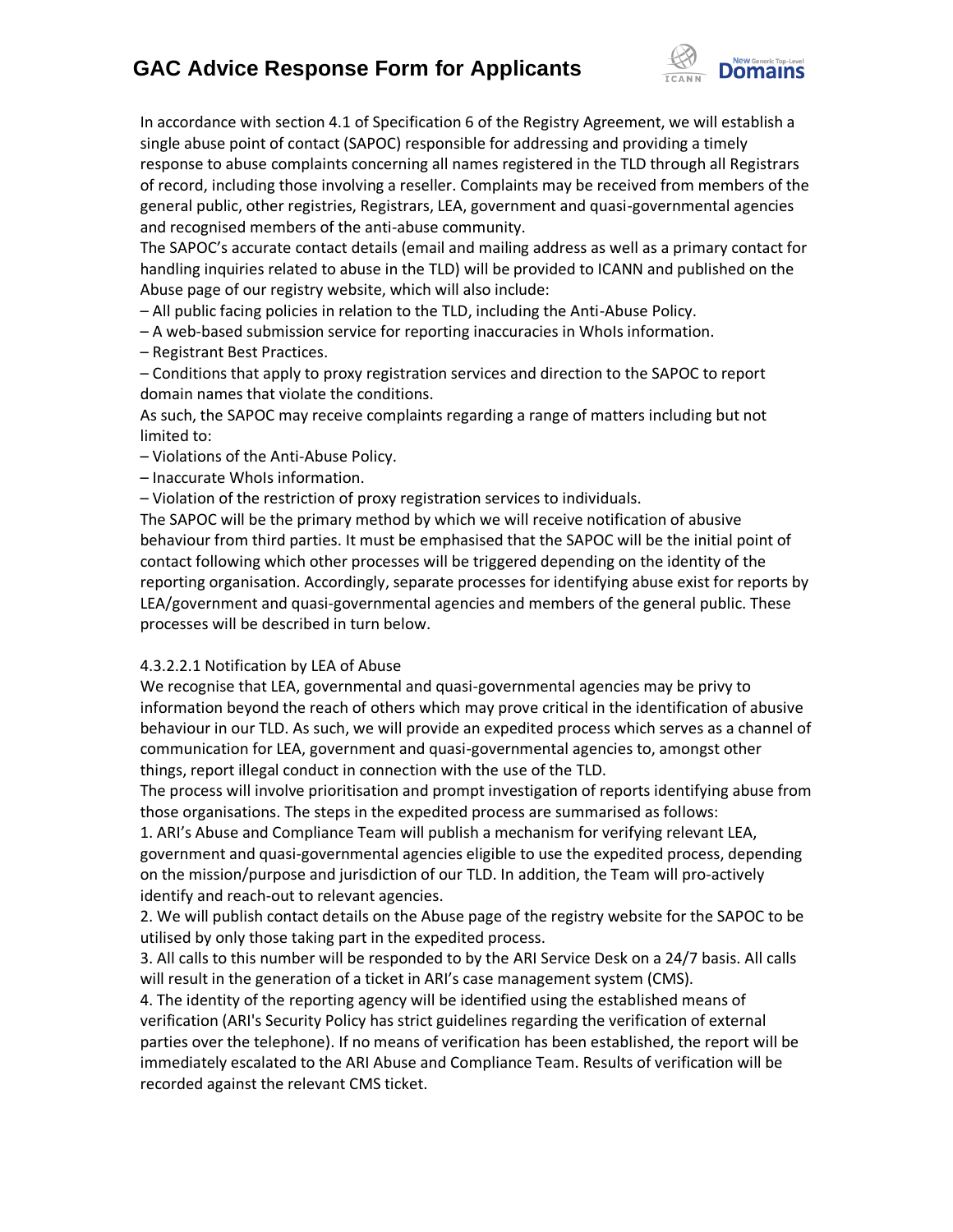

6. Upon verification of the reporting agency, the ARI Service Desk will obtain the details necessary to adequately investigate the report of abusive behaviour in the TLD. This information will be recorded against the relevant CMS ticket.

7. Reports from verified agencies may be provided in the Incident Object Description Exchange Format (IODEF) as defined in RFC 5070. Provision of information in the IODEF will improve our ability to resolve complaints by simplifying collaboration and data sharing.

8. Tickets will then be forwarded to the ARI Abuse and Compliance Team to be dealt with in accordance with '4.4 Abuse Handling'.

## 4.3.2.2.2 Notification by General Public of Abuse

Abusive behaviour in the TLD may also be identified by members of the general public including but not limited to other registries, Registrars or security researchers. The steps in this notification process are summarised as follows:

1. We will publish contact details on the Abuse page of the registry website for the SAPOC (note that these contact details are not the same as those provided for the expedited process).

2. All calls to this number will be responded to by the ARI Service Desk on a 24/7 basis. All calls will result in the generation of a CMS ticket.

3. The details of the report identifying abuse will be documented in the CMS ticket using a standard information gathering template.

4. Tickets will be forwarded to the ARI Abuse and Compliance Team, to be dealt with in accordance with '4.4 Abuse Handling'.

All reports of child abuse images will be automatically referred to the hotline designated to receive such reports.

## 4.4 Abuse Handling

Upon being made aware of abuse in the TLD, whether by ongoing monitoring activities or notification from third parties, the ARI Abuse and Compliance Team will perform the following functions:

## 4.4.1 Preliminary Assessment and Categorisation

Each report of purported abuse will undergo an initial preliminary assessment by the ARI Abuse and Compliance Team to determine the legitimacy of the report. This step may involve simply visiting the offending website and is intended to weed out spurious reports, and will not involve the in-depth investigation needed to make a determination as to whether the reported behaviour is abusive.

Where the report is assessed as being legitimate, the type of activity reported will be classified as one of the types of abusive behaviour as found in the Anti-Abuse Policy by the application of the definitions provided. In order to make this classification, the ARI Abuse and Compliance Team must establish a clear link between the activity reported and the alleged type of abusive behaviour such that addressing the reported activity will address the abusive behaviour. While we recognise that each incident of abuse represents a unique security threat and should be mitigated accordingly, we also recognise that prompt action justified by objective criteria are key to ensuring that mitigation efforts are effective. With this in mind, we have categorised the actions that we may take in response to various types of abuse by reference to the severity and immediacy of harm. This categorisation will be applied to each validated report of abuse and actions will be taken in accordance with the table below. It must be emphasised that the actions to mitigate the identified type of abuse in the table are merely intended to provide a rough guideline and may vary upon further investigation.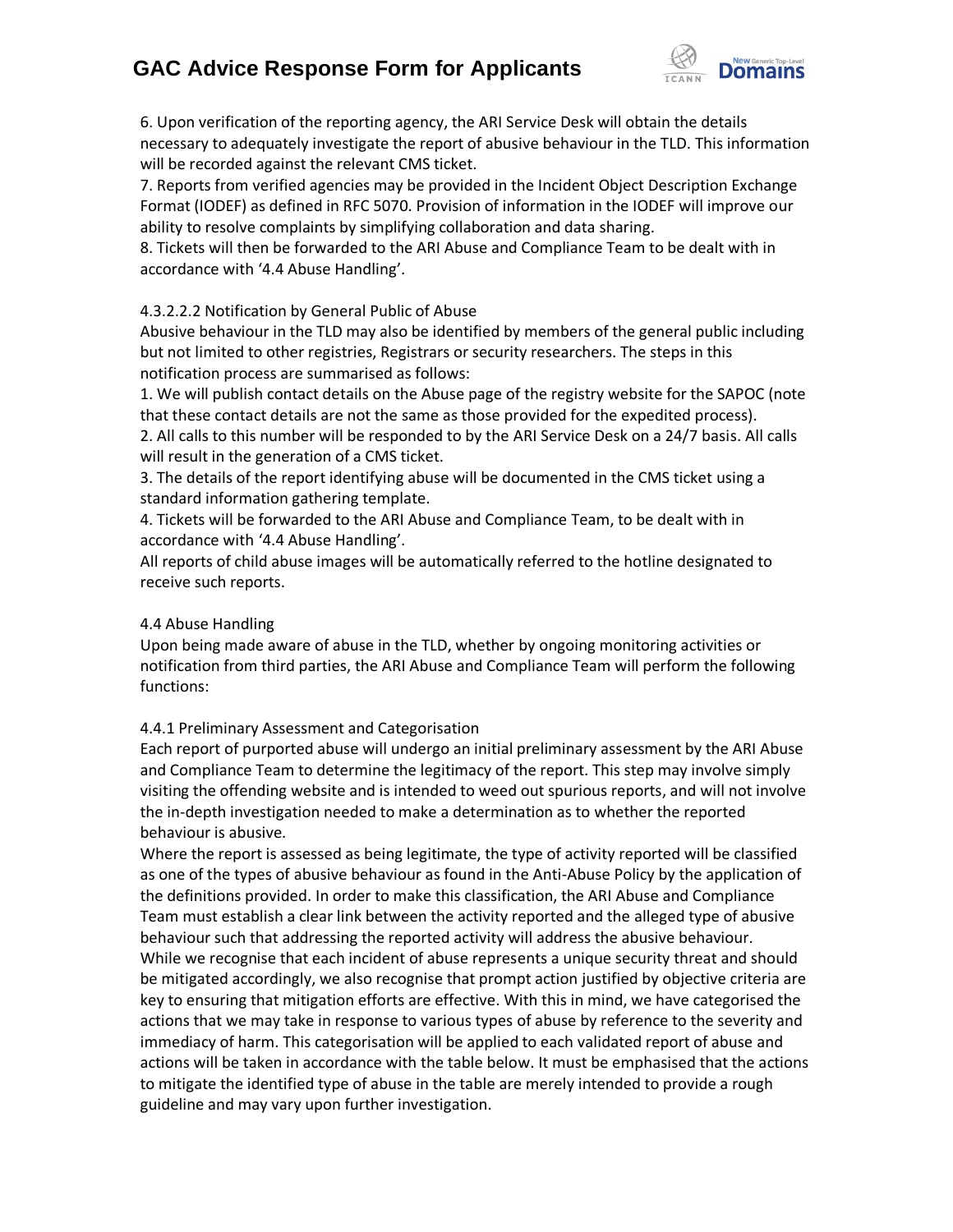

Category 1 Probable Severity or Immediacy of Harm: Low Examples of types of abusive behaviour: Spam, Malware Mitigation steps: 1. Investigate 2. Notify registrant Category 2 Probable Severity or Immediacy of Harm: Medium to High Examples of types of abusive behaviour: Fast Flux Hosting, Phishing, Illegal Access to other Computers or Networks, Pharming, Botnet command and control Mitigation steps: 1. Suspend domain name 2. Investigate 3. Restore or terminate domain name The mitigation steps for each category will now be described: Category 3: Probable Severity or Immediacy of Harm: Medium to High Examples of types of abusive behaviour: Cyber bullying Mitigation steps: 1. Suspend domain name 2. Investigate by an independent third party. In this case we will engage industry subject matter

experts to assist us in the development and implementation of the required policy and processes towards implementing our cyber bullying take down framework. Our plan is to create a framework similar to the UDRP process that would include assessment and review by a qualified unbiased third party of alleged Cyber Bullying claims.

## 4.4.2 Investigation – Category 1

Types of abusive behaviour that fall into this category include those that represent a low severity or immediacy of harm to registrants and Internet users. These generally include behaviours that result in the dissemination of unsolicited information or the publication of illegitimate information. While undesirable, these activities do not generally present such an immediate threat as to justify suspension of the domain name in question. We will contact the registrant to instruct that the breach of the Anti-Abuse Policy be rectified. If the ARI Abuse and Compliance Team's investigation reveals that the severity or immediacy of harm is greater than originally anticipated, the abusive behaviour will be escalated to Category 2 and mitigated in accordance with the applicable steps. These are described below. The assessment made and actions taken will be recorded against the relevant CMS ticket.

## 4.4.3 Suspension – Category 2

Types of abusive behaviour that fall into this category include those that represent a medium to high severity or immediacy of harm to registrants and Internet users. These generally include behaviours that result in intrusion into other computers' networks and systems or financial gain by fraudulent means. Following notification of the existence of such behaviours, the ARI Abuse and Compliance Team will suspend the domain name pending further investigation to determine whether the domain name should be restored or cancelled. Cancellation will result if, upon further investigation, the behaviour is determined to be one of the types of abuse defined in the Anti-Abuse Policy. Restoration of the domain name will result where further investigation determines that abusive behaviour, as defined by the Anti-Abuse Policy, does not exist. Due to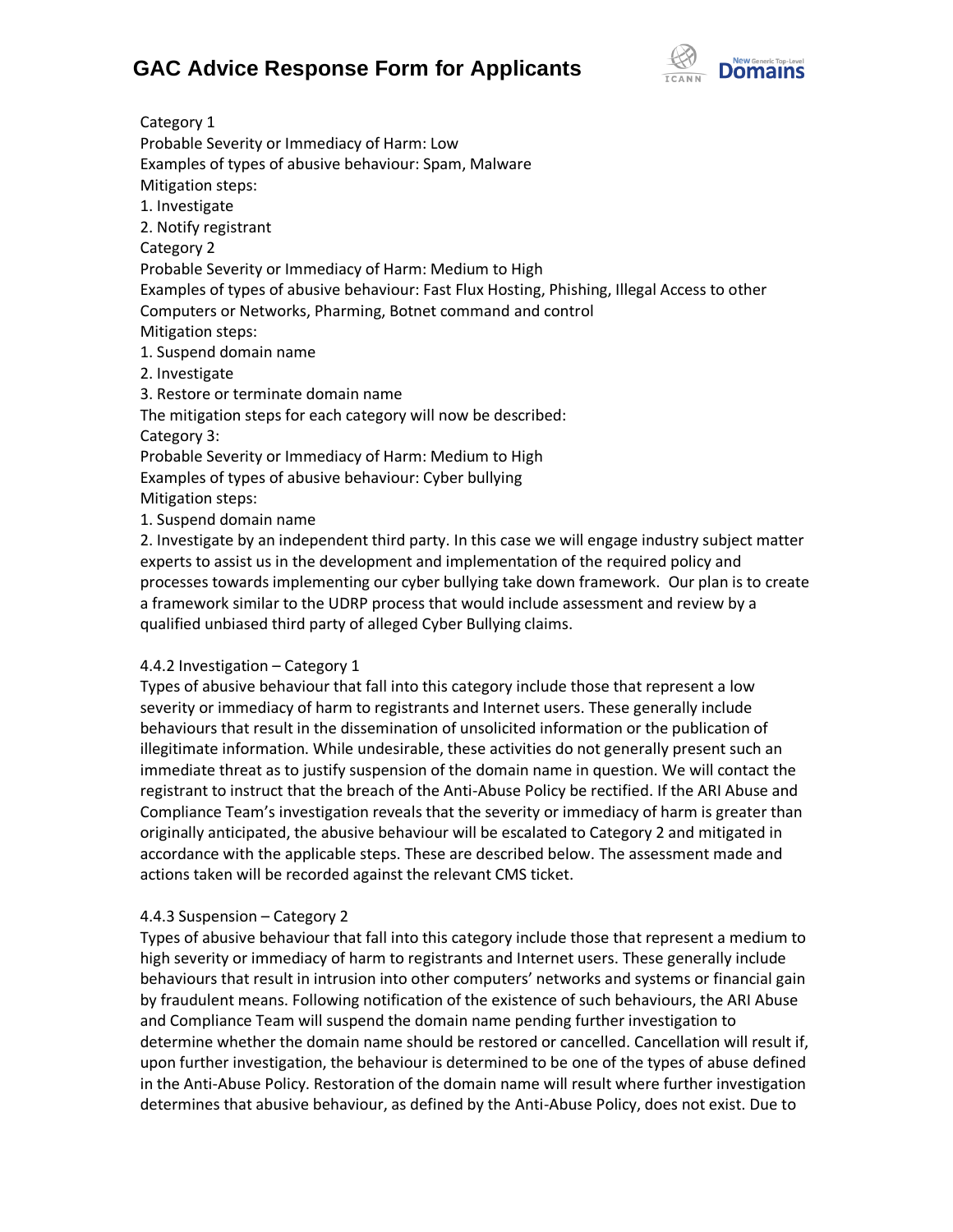

the higher severity or immediacy of harm attributed to types of abusive behaviour in this category, ARI will, in accordance with their contractual commitment to us in the form of SLA's, carry out the mitigation response within 24 hours by either restoring or cancelling the domain name. The assessment made and actions taken will be recorded against the relevant CMS ticket.

Phishing is considered to be a serious violation of the Anti-Abuse Policy owing to its fraudulent exploitation of consumer vulnerabilities for the purposes of financial gain. Given the direct relationship between phishing uptime and extent of harm caused, we recognise the urgency required to execute processes that handle phish domain termination in a timely and cost effective manner. Accordingly, the ARI Abuse and Compliance Team will prioritise all reports of phishing from brand owners, anti-phishing providers or otherwise and carry out the appropriate mitigation response within 12 hours in accordance with the SLA's in place between us and ARI. In addition, since a majority of phish domains are subdomains, we believe it is necessary to ensure that subdomains do not represent an unregulated domain space to which phishers are known to gravitate. Regulation of the subdomain space is achieved by holding the registrant of the parent domain liable for any actions that may occur in relation to subdomains. In reality, this means that where a subdomain determined to be used for phishing is identified, the parent domain may be suspended and possibly cancelled, thus effectively neutralising every subdomain hosted on the parent. In our RRA we will require that Registrars ensure that their Registration Agreements reflect our ability to address phish subdomains in this manner.

#### 4.4.3 Suspension – Category 3

Types of abusive behaviour that fall into this category are anything defined as cyber bullying per http://www.stopcyberbullying.org. This organization represents one example of an organization that could be engaged to formulate the .SUCKS TLD's cyber bullying policies. Notification of the alleged existence of cyberbullying shall be reviewed within 8 business hours of receipt and promptly investigated to rule out any abusive reports. After ruling out clearly abusive reports, the ARI Abuse and Compliance Team will suspend the domain name pending further investigation to determine whether the domain name should be restored or cancelled. As this represents a very specialized form of abuse, ARI will pass all complaints of cyberbullying (including reports deemed to have been abusive) on to our partner (yet to be determined), whose organization will conduct the investigation under contract. Cancellation will result if, as a result of the investigation, the behaviour is determined to be one of the types of abuse defined in the Anti-Abuse Policy. Restoration of the domain name will result where further investigation determines that abusive behaviour, as defined by the Anti-Abuse Policy, does not exist. Due to the higher severity or immediacy of harm attributed to types of abusive behaviour in this category, ARI will, in accordance with their contractual commitment to us in the form of SLA's, carry out the mitigation response within 24 hours by either restoring or cancelling the domain name. The assessment made and actions taken will be recorded against the relevant CMS ticket.

## 4.4.5 Executing LEA Instructions

We understand the importance of our role as a registry operator in addressing consumer vulnerabilities and are cognisant of our obligations to assist LEAs, government and quasigovernmental agencies in the execution of their responsibilities. As such, we will make all reasonable efforts to ensure the integration of these agencies into our processes for the identification and handling of abuse by, amongst other things:

1. Providing expedited channels of communication (discussed above).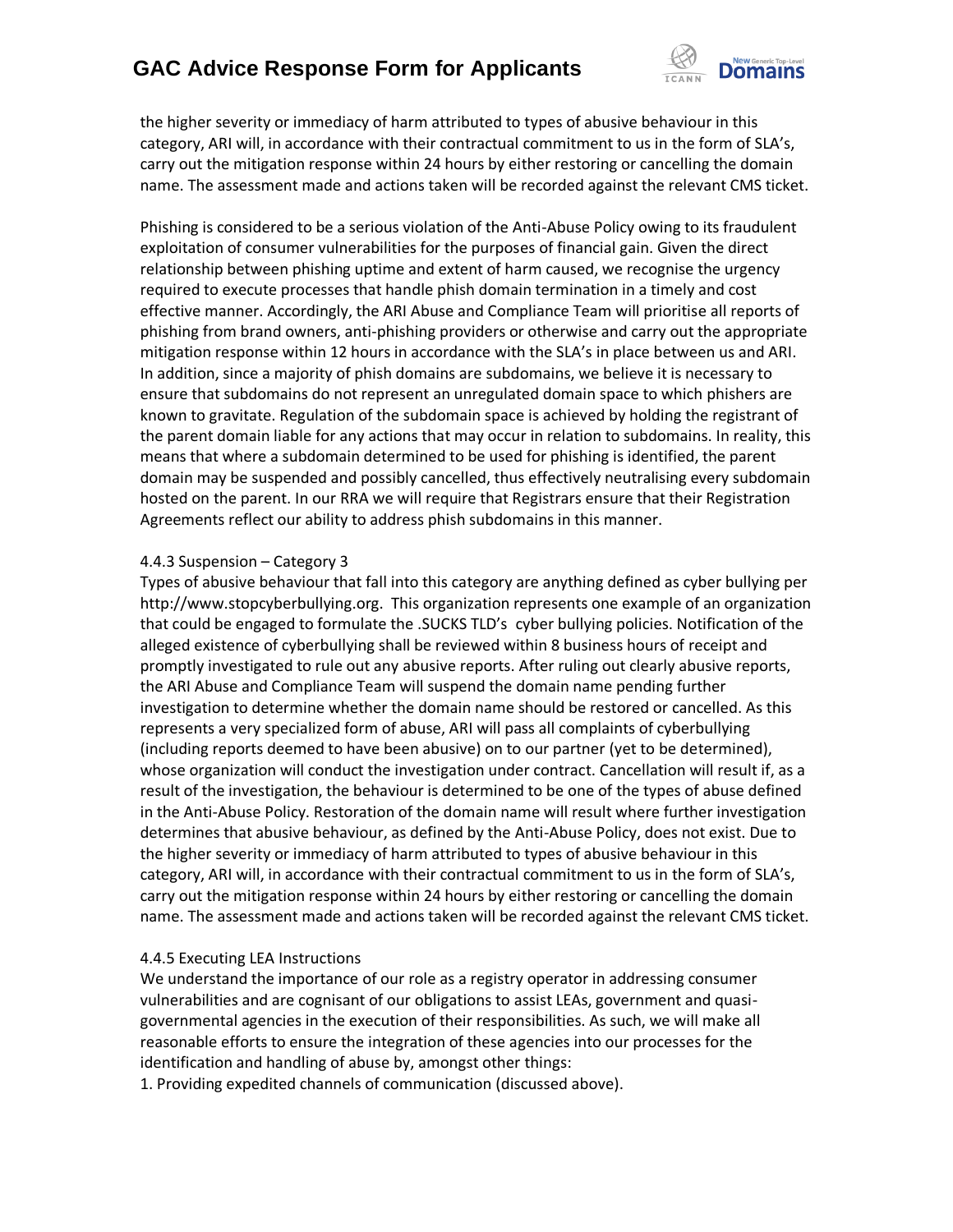

2. Notifying LEA of abusive behaviour believed to constitute evidence of a commission of a crime eg distribution of child pornography.

3. Sharing all available information upon request from LEA utilising the expedited process, including results of our investigation.

4. Providing bulk WhoIs information upon request from LEA utilising the expedited process. 5. Acting on instructions from a verified reporting agency.

It is anticipated that these actions will assist agencies in the prevention, detection, investigation, prosecution or punishment of criminal offences or breaches of laws imposing penalties. The relevant agencies are not limited to those enforcing criminal matters but may also include those enforcing civil matters in order to eliminate consumer vulnerabilities.

Upon notification of abusive behaviour by LEA, government or quasi– governmental agencies through the expedited process and verification of the reporting agency, a matter will be immediately communicated to us for our consideration. If we do not instruct ARI to refer the matter to us for our resolution, the CMS ticket will be forwarded to the ARI Abuse and Compliance Team, which will take one of the following actions:

1. The reported behaviour will be subject to preliminary assessment and categorisation as described above. The reported behaviour will then be mitigated based on the results of the categorisation. A report describing the manner in which the notification from the agency was handled will be provided to the agency within 24 hours. This report will be recorded against the relevant CMS ticket.

OR

2. Where specific instructions are received from the reporting agency in the required format, ARI will act in accordance with those instructions provided that they do not result in the contravention of applicable law. ARI will, in accordance with their contractual commitment to us in the form of SLA's, execute such instructions within 12 hours. The following criteria must be satisfied by the reporting agency at this stage:

a. The request must be made in writing to ARI using a Pro Forma document on the agency's letterhead. The Pro Forma document will be sent to the verified agency upon request.

b. The Pro Forma document must be delivered to ARI by fax.

c. The Pro Forma document must:

i. Describe in sufficient detail the actions the agency seeks ARI to take.

ii. Provide the domain name/s affected.

 iii. Certify that the agency is an 'enforcement body' for the purposes of the Privacy Act 1988 (Cth) or local equivalent.

 iv. Certify that the requested actions are required for the investigation and/or enforcement of relevant legislation which must be specified.

 v. Certify that the requested actions are necessary for the agency to effectively carry out its functions.

Following prompt execution of the request, a report will be provided to the agency in a timely manner. This report will be recorded against the relevant CMS ticket.

Finally, whilst we do not anticipate the occurrence of a security situation owing to our robust systems and processes deployed to combat abuse, we are aware of the availability of the Expedited Registry Security Request Process to inform ICANN of a present or imminent security situation and to request a contractual waiver for actions we might take or have taken to mitigate or eliminate the security concern.

## 5 RESOURCES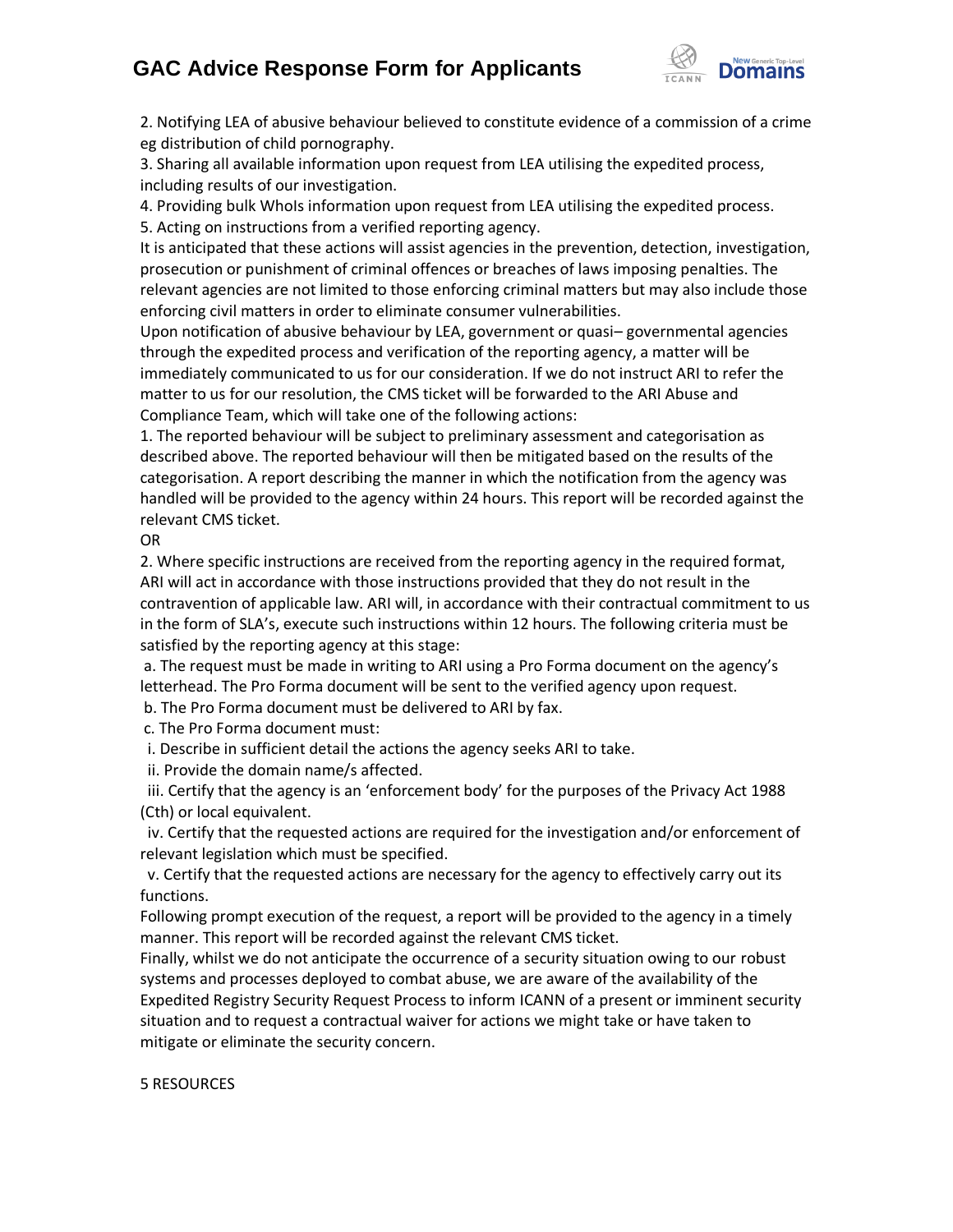

This function will be performed by ARI. Abuse services are supported by the following departments:

- Abuse and Compliance Team (6 staff)
- Development Team (11 staff)
- Service Desk (14 staff)

A detailed list of the departments, roles and responsibilities in ARI is provided as attachment 'Q28 – ARI Background & Roles.pdf'. This attachment describes the functions of the above teams and the exact number and nature of staff within.

The number of resources required to design, build, operate and support the SRS does not vary significantly with, and is not linearly proportional to, the number or size of TLDs that ARI provides registry services to.

ARI provides registry backend services to 5 TLDs and has a wealth of experience in estimating the number of resources required to support a registry system.

Based on past experience ARI estimates that the existing staff is adequate to support a registry system that supports in excess of 50M domains. Since .SUCKS projects 10,049 domains, 0.0205% of these resources are allocated to .SUCKS. See attachment 'Q28 – Registry Scale Estimates & Resource Allocation.xlsx' for more information.

ARI protects against loss of critical staff by employing multiple people in each role. Staff members have a primary role plus a secondary role for protection against personnel absence. Additionally ARI can scale resources as required.

ARI's Anti-Abuse Service serves to prevent and mitigate abusive behaviour in the TLD as well as activities that may infringe trademarks. These responsibilities will be undertaken by three teams. ARI's Development Team will be responsible for developing the technical platforms and meeting technical requirements needed to implement the procedures and measures adopted to mitigate the potential for abuse, identify abuse and handle identified abuse. ARI's Abuse and Compliance Team will be responsible for the ongoing implementation of measures to minimise abusive registrations and other activities that have a negative impact on Internet users. ARI's Service Desk will be responsible for responding to reports of abuse received through the abuse point of contact on the registry's website and logging these in a ticket in ARI's case management system.

The responsibilities of these teams relevant to the initial implementation and ongoing maintenance of our measures to minimise abusive registrations and other activities that affect the rights of trademark holders are described in our response to Question 29.

All of the responsibilities undertaken by ARI's Development Team, Abuse and Compliance Team, and Service Desk are inclusive in ARI's Managed TLD Registry services fee, which is accounted for as an outsourcing cost in our response to Question 47. The resources needs of these teams have been determined by applying the conservative growth projections for our TLD (which are identified in our response to Question 48) to the team's responsibilities at start-up and on an ongoing basis.

## 5.1 ARI Development Team

All tools and systems needed to support the initial and ongoing implementation of measures adopted to mitigate the potential for abuse, identify abuse and handle identified abuse will be developed and maintained by ARI. ARI has a software development department dedicated to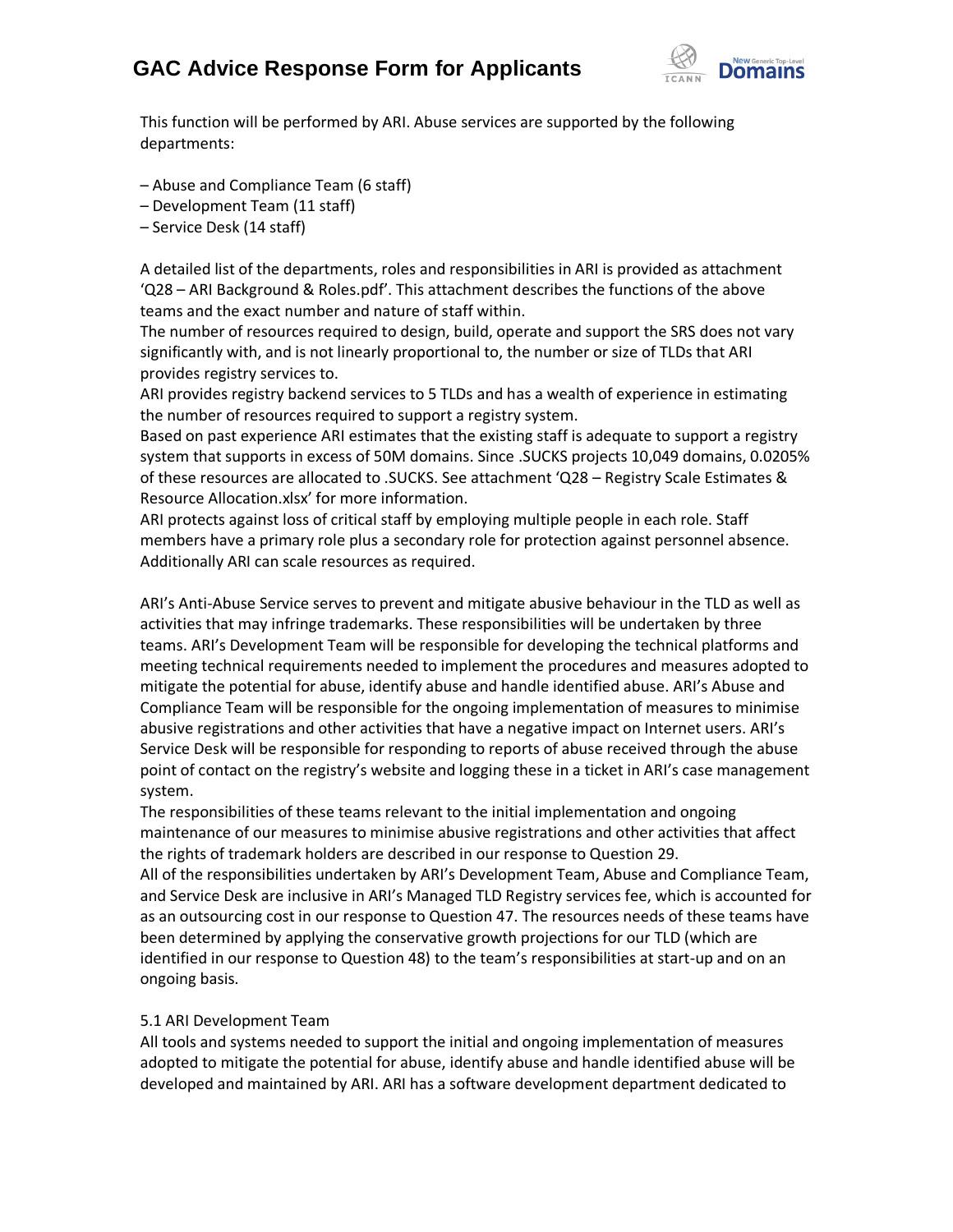

this purpose which will ensure that the tools are fit for purpose and adjusted as requirements change.

ARI's Development Team participate actively in the industry; this facilitates collaboration with relevant organisations on abuse related issues and ensures that the ARI Development Team is responsive to new and emerging domain name abuses and the tools and systems required to be built to address these abuses. This team consists of:

- 1 Development Manager
- 2 Business Analysts
- 6 Developers
- 2 Quality Analysts

#### 5.2 ARI Abuse and Compliance Team

ARI's Abuse and Compliance Team will be staffed by six full-time equivalent positions. These roles will entail the following:

Policy Compliance Officers: A principal responsibility of the Policy Compliance Officers will be handling notifications of abuse through the SAPOC. This will involve managing the expedited process, identifying and categorising suspected abuse according to our Anti-Abuse Policy, and carrying out the appropriate mitigation response for all categorised abuses. When abuse is identified, Policy Compliance Officers will investigate other domain names held by a registrant whose domain name is subject to a mitigation response. They will maintain a list of and disqualify registrants found to have repeatedly engaged in abusive behaviour. They will also be responsible for analysing registry data in search of behaviours indicative of abuse, reviewing industry lists in search of data that may identify abuse in the TLD.

Another key responsibility of Policy Compliance Officers will be implementing measures to promote WhoIs accuracy (including managing and addressing all reports of inaccurate WhoIs information received from the web submission service) and verifying the physical address provided by a registrant against various databases for format and content requirements for the region.

Policy Compliance Officers will act on the instructions of verified LEA and Dispute Resolution Providers and participate in ICANN and industry groups involved in the promulgation of policies and best practices to address abusive behaviour. They will escalate complaints and issues to the Legal Manager when necessary and communicate with all relevant stakeholders (Registrars, registrants, LEA, general public) as needed in fulfilling these responsibilities. This role will be provided on a 24/7 basis, supported outside of ordinary business hours by ARI's Service Desk. Policy Compliance Officers will be required to have the following skills/qualifications: customer service/fault handling experience, comprehensive knowledge of abusive behaviour in a TLD and related policies, Internet industry knowledge, relevant post-secondary qualification, excellent communication and professional skills, accurate data entry skills, high-level problem solving skills, and high-level computer skills.

Legal Manager: The Legal Manager will be responsible for handling all potential disputes arising in connection with the implementation of ARI's Anti-Abuse service and related policies. This will involve assessing escalated complaints and issues, liaising with Legal Counsel and the registry operator, resolving disputes and communicating with all relevant stakeholders (Registrars, registrants, LEA, general public) as needed in fulfilling these responsibilities. The Legal Manager will be responsible for forwarding all matters requiring determination by the registry operator which fall outside the scope of ARI's Anti-Abuse functions. The Legal Manager will be required to have the following skills/qualifications: legal background (in particular, intellectual property/information technology law) or experience with relevant tertiary or post-graduate